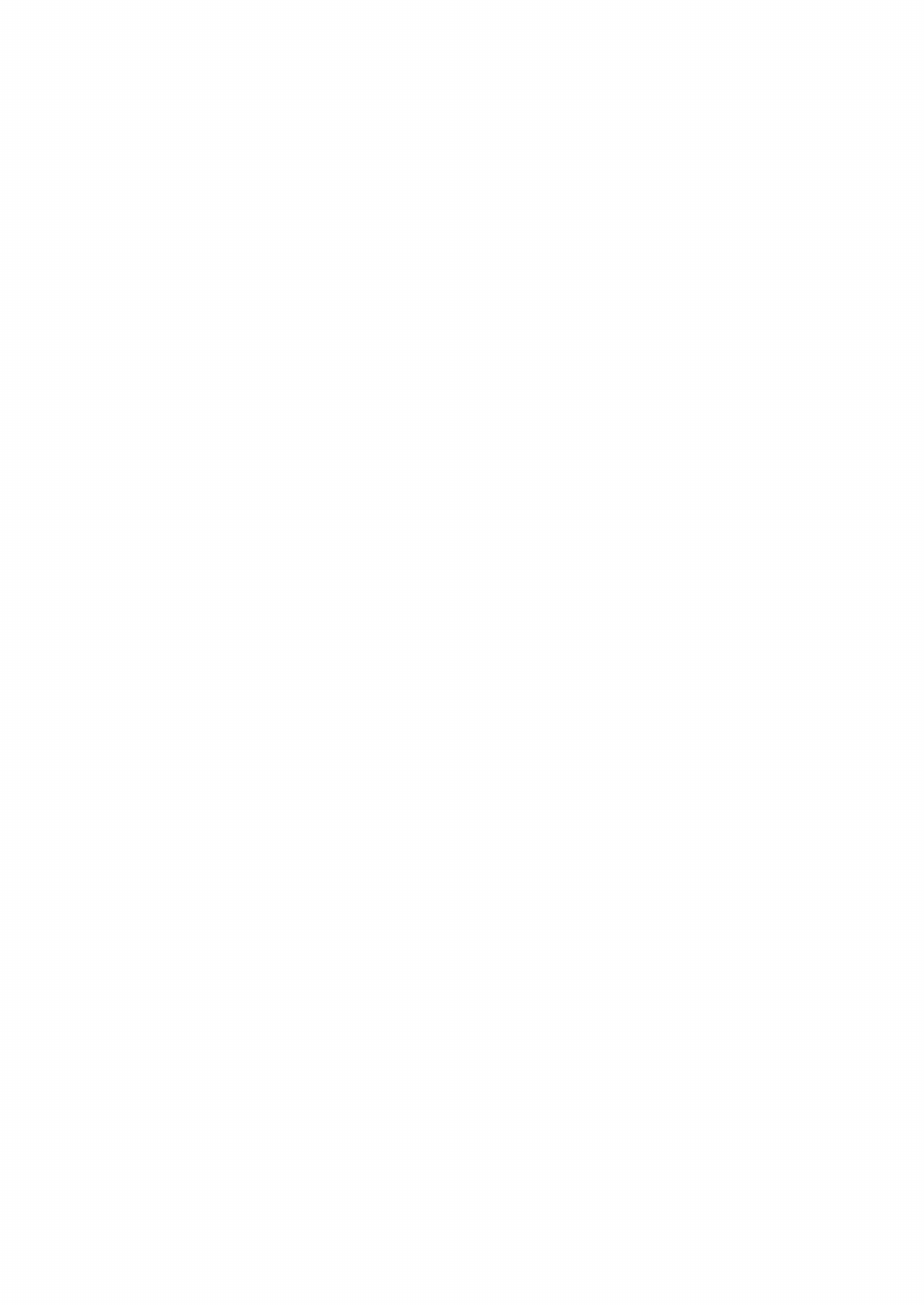### HETEROGENEOUS CALCULATION OF  $E$ .

Alf Jonsson

#### Summary:

A heterogeneous method of calculating the fast fission factor given by Naudet has been applied to the Carlvik - Pershagen definition of  $\epsilon$ . An exact calculation of the collision probabilities is included in the programme developed for the Ferranti - Mercury computer by L. Persson.

Printed and distributed in February 1961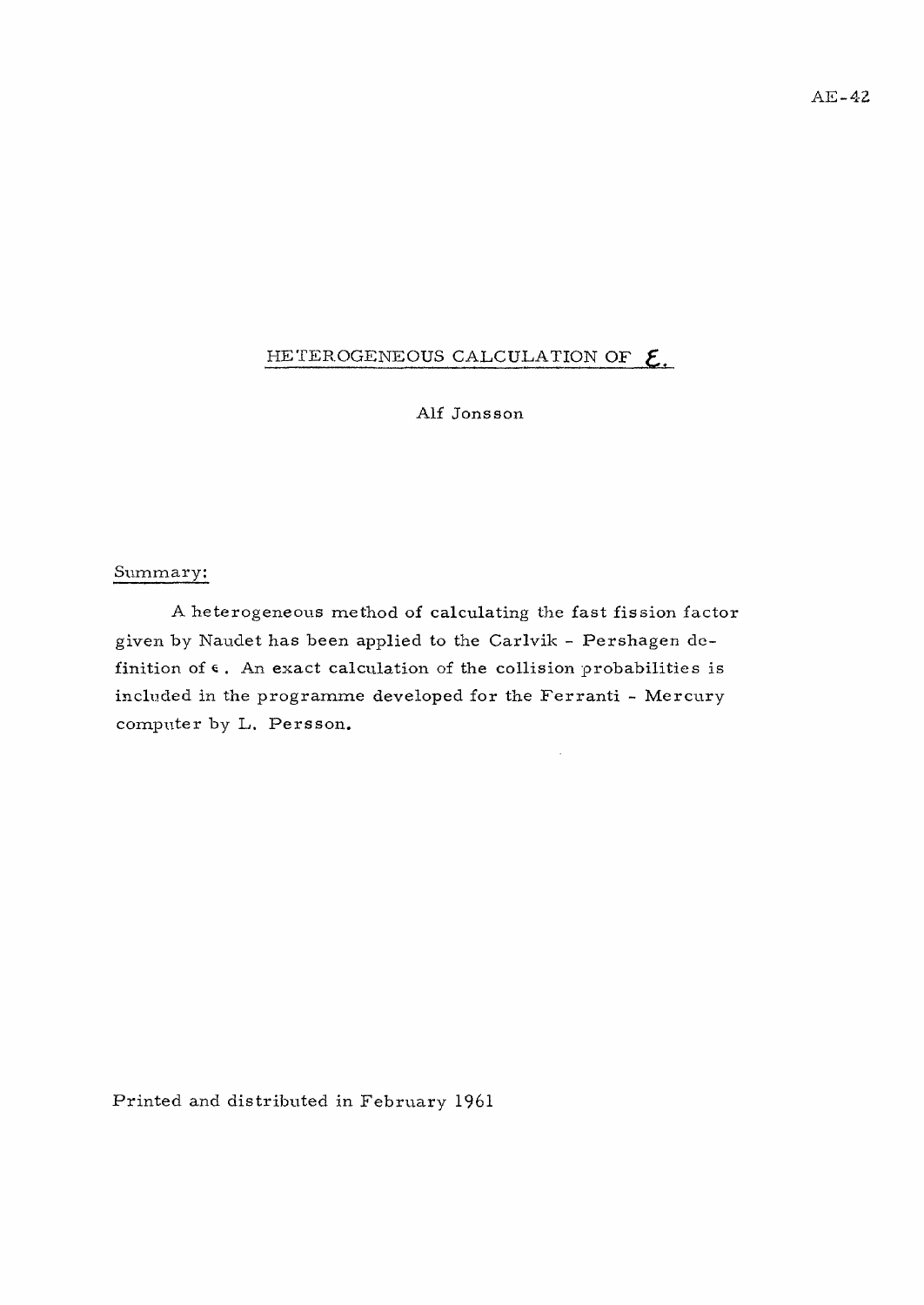### LIST OF CONTENTS

|    |                                            | Page |
|----|--------------------------------------------|------|
| 1. | Introduction                               | Β    |
|    | 2. Naudet's method                         | 3    |
|    | 3. Comparison with homogeneous calculation | h    |
|    | 4. Description of the programme            | Q    |
|    | 5. References                              | 25   |

 $\mathcal{L}(\mathcal{L}^{\mathcal{L}})$  and  $\mathcal{L}(\mathcal{L}^{\mathcal{L}})$  .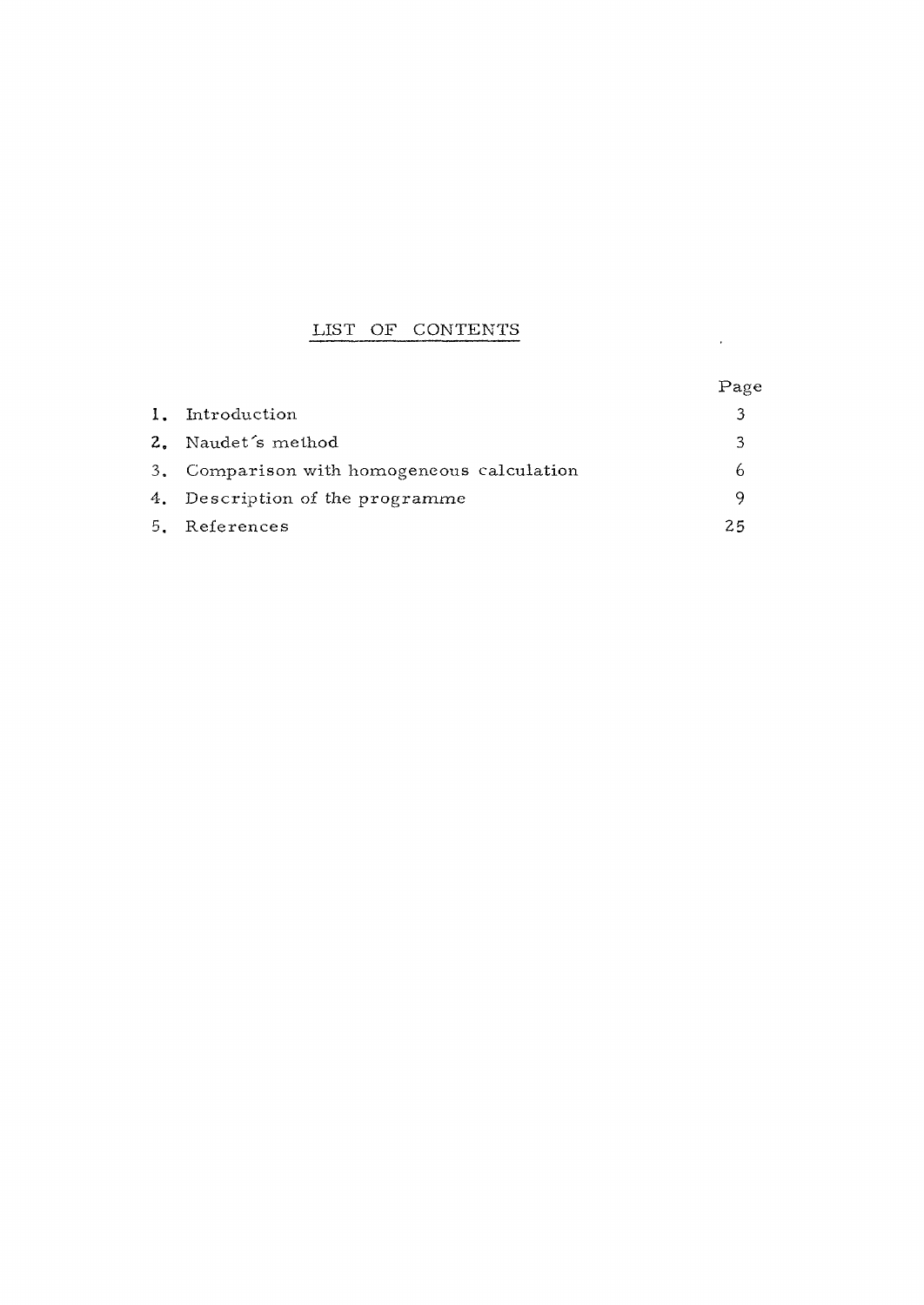#### 1. Introduction.

R. Naudet (ref. 1) has given a method for the calculation of  $\epsilon$  in fuel elements of cluster-type which explicitly takes into account the heterogeneous distribution of the fuel. This method leads to very comprehensive calculations and has therefore with slight modifications been adapted to machine calculation. The formulae given in section 4 have been programmed for the Ferranti-Mercury by Lennart Persson.

The programme assumes that the fuel is uranium or uranium oxide and that the coolant is heavy water. The number of individual rods is arbitrary. Their location must be such that an approximate value of  $\epsilon$  can be obtained by the usual procedure of homogenizing within the rubber band surface. All the rods in the cluster must be equal with respect to composition and dimensions.

#### 2. Naudet's method.

For a complete description of the method the reader is referred to Naudet's report (ref. 1). Here the main features only and the modifications introduced will be given.

The calculation of  $\epsilon$  is done largely in the following way.

Neutrons which are born in the fuel or which have made their last collision against a fuel nucleus are distinguished from those who made their last collision against any other nucleus. The collision probabilities of the latter group is calculated homogeneously. The calculation of the probability that a neutron born (uniformly) in a certain rod shall make its first collision in a given rod is related to the corresponding probability in a geometry of concentric cylinders. Confer the figure on page 15. Naudet calculates this probability approximately. The exact calculation inserted in the programme results in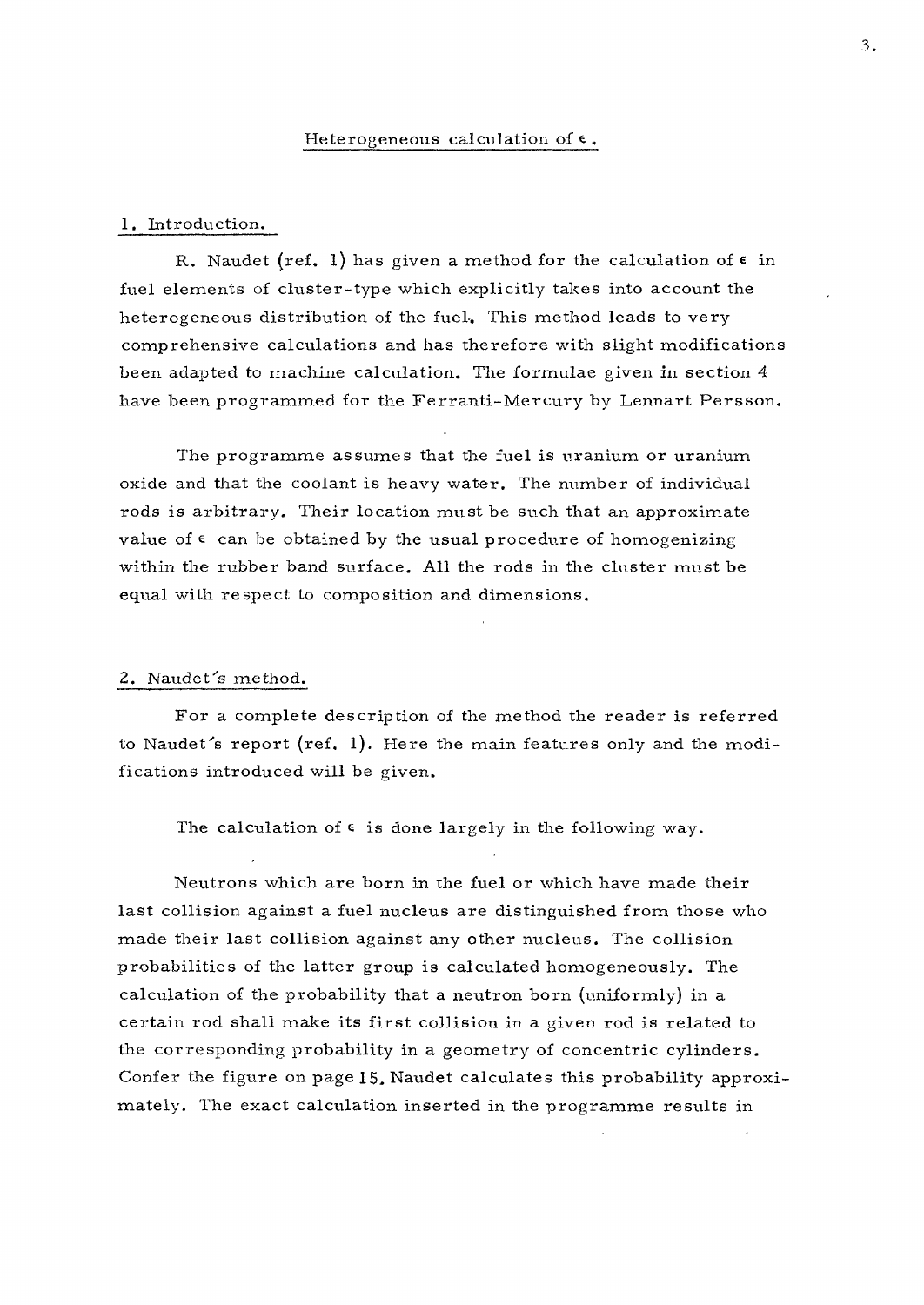somewhat higher collision probabilities and thus a larger heterogenity correction. The magnitude of this increase is illustrated by the results for the element G5 of ref. 2. Naudet gives for this element  $\epsilon_{\text{het}}$  -  $\epsilon_{\text{hom}}$  = 200 pcm. Using the exactly calculated collision probabilities this difference becomes 245 pcm. The formulae of Naudet are based on the definition of  $\epsilon$  given by Spinrad. This definition of  $\epsilon$  was used when testing the programme but in the final formulation the definition of Carlvik - Pershagen (ref. 3) was adopted. The generalisation of the formulae resulting from the introduction of this definition has been made as follows. The symbols used agree with those of Naudet.  $\frac{1}{2}$  follows. The symbols used agree with the symbols used agree with the symbols used agree with those of  $\frac{1}{2}$ 

> $\omega$  = fraction of primary neutrons above the threshold for fast fission (group 2)

 $\omega_1$  = fraction of primary neutrons below the threshold (group 1)

- f, c, e,  $i_{21}$ ,  $i_{20}$ : cross-sections for fission, capture, elastic scattering and inelastic scattering averaged above the threshold and normalized so that their total  $= 1$
- $c_1$ ,  $e_1$ ,  $i_1$ : the same definition below the threshold

 $v =$  number of neutrons from fast fission

P = collision probability *oi* neutrons above the threshold

 $P_1$  = collision probability of neutrons below the threshold.

In the two-group formulation of Spinrad  $\omega_1 = 1 - \omega$  and  $i_{21} + i_{20} = i$ and  $i_1 = 0$ .

For a single rod we have:

$$
\epsilon = U \cdot V
$$

where  $U =$  total number of fission neutrons in the fuel per thermal fission neutron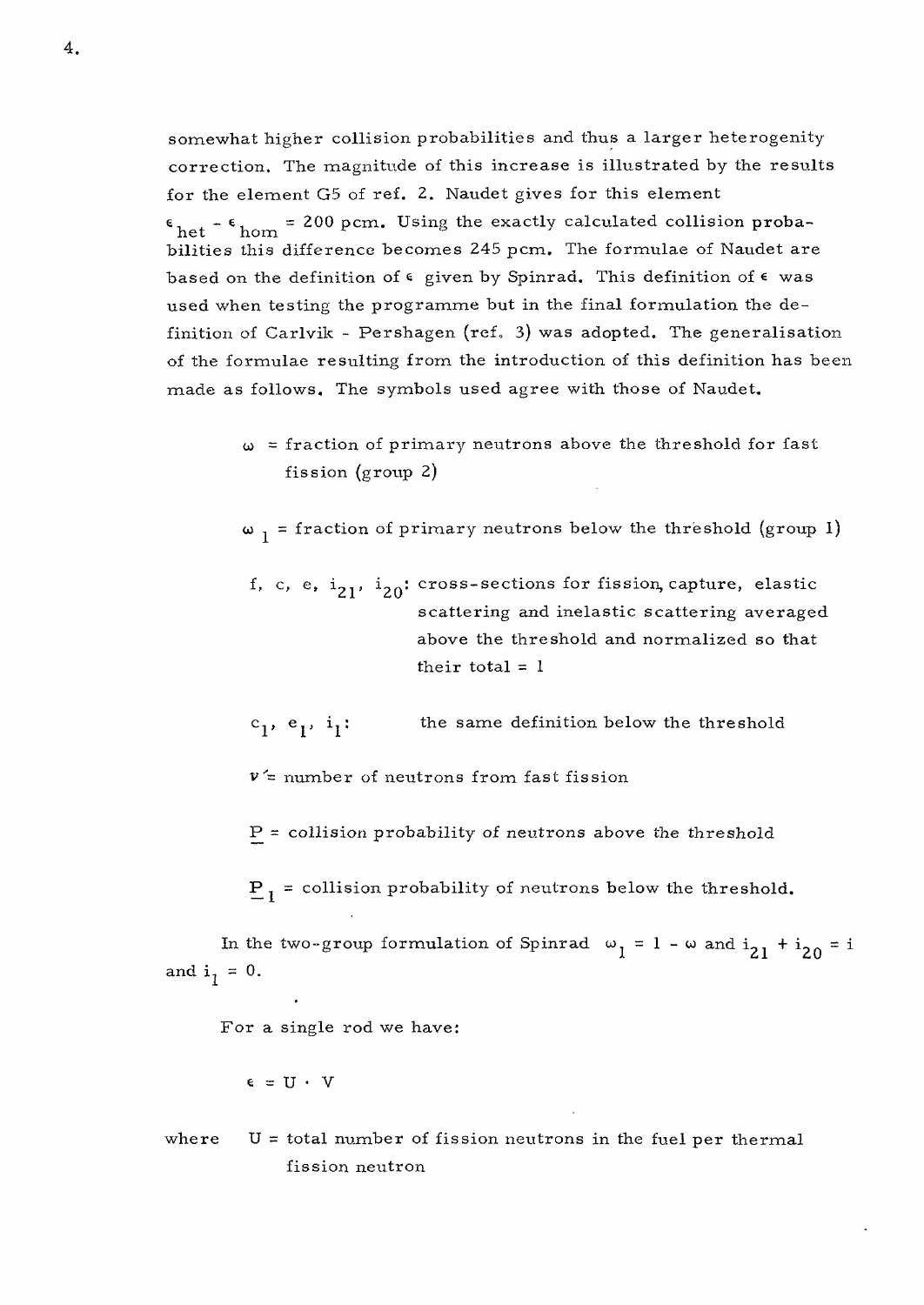$$
U = \frac{1 - e P}{1 - (e + \omega V') P}
$$

- $V<sub>2</sub>$  = probability of escape into the moderator (Spinrad's definition)
- $V_3$  = probability of escape into the moderator + probability of slowing down to a lowest energy group

$$
V_2 = \frac{\omega (1 - P)}{1 - e P} + (1 - \gamma_2) \left[ 1 - \omega + \frac{\omega i P}{1 - e P} \right]
$$

It is assumed that no inelastic collisions take place below the threshold, so that  $1 - \gamma_2$ , which is the escape probability of neutrons below the threshold can be written:

$$
\gamma_2 = \frac{(1 - e_1) P_1}{1 - e_1 P_1} = \frac{c_1 P_1}{1 - (1 - c_1) P_1}
$$

It is also assumed that  $1 - \gamma_2$  is the escape probability of neutrons which have been brought below the threshold as a result of inelastic scattering. This means that the spectrum of these neutrons is identical with the fission spectrum below the threshold. Using the Carlvik - Pershagen definition we have:

$$
V_{3} = \omega \frac{1 - P}{1 - e_{\frac{P}{2}}} + (1 - \gamma_{3}) \left(\omega_{1} + \frac{\omega_{21} P}{1 - e_{\frac{P}{2}}}\right) + (1 - \omega_{1} - \omega) +
$$
  
+ 
$$
\frac{\omega_{20} P}{1 - e_{\frac{P}{2}}} + \frac{\omega_{11} Q_{11} P}{1 - e_{11} P_{1}} + \frac{\omega_{21} P}{1 - e_{\frac{P}{2}}} + \frac{i_{10} P_{1}}{1 - e_{11} P_{1}}
$$
  

$$
\gamma_{3} = \frac{(1 - e_{1}) P_{1}}{1 - e_{11} P_{1}}
$$

Here the first term gives the number of neutrons entering the moderator from group 2. The second term gives the corresponding number of group 1.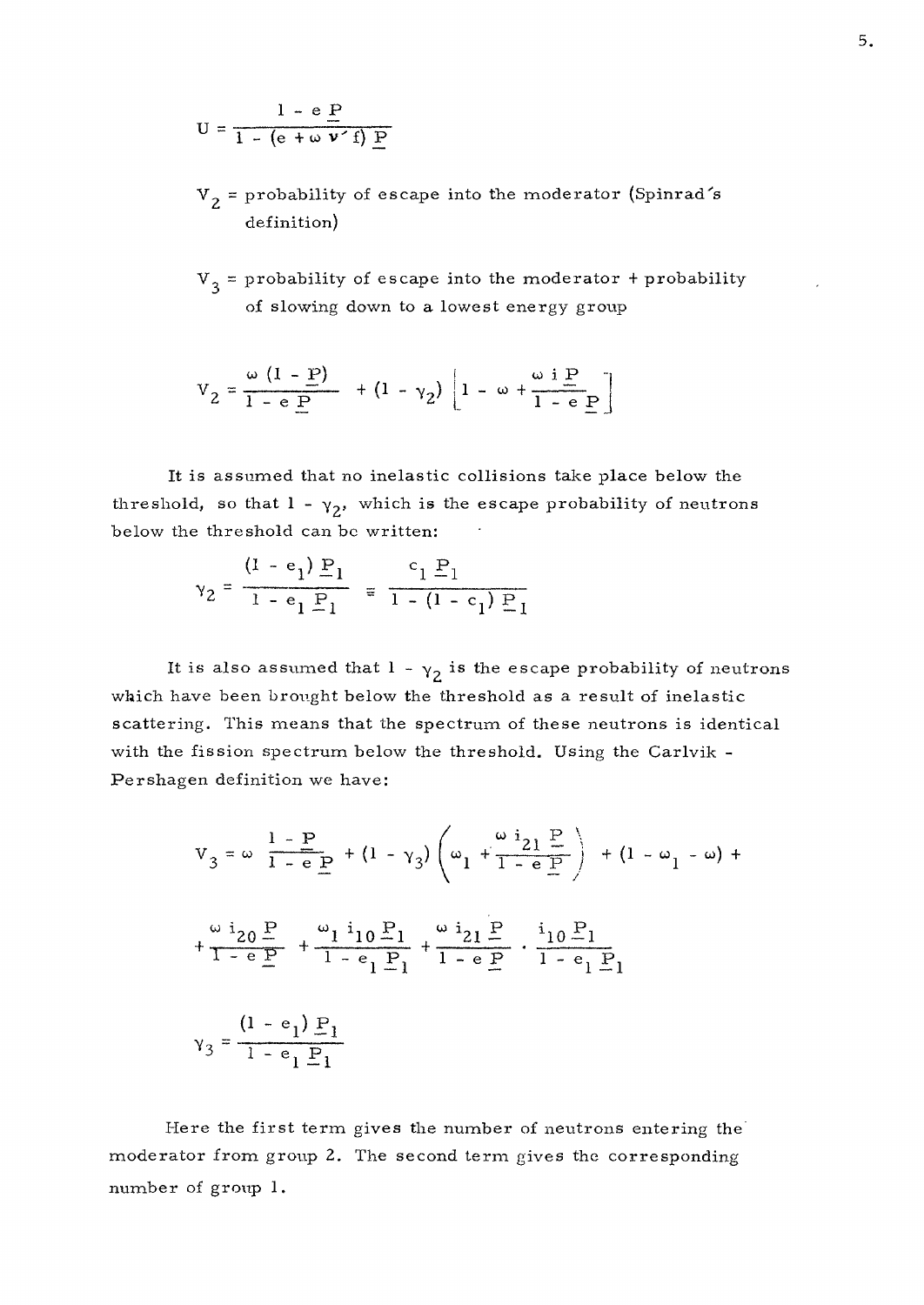The last four terms represent the number of neutrons that directly or via groups 2 or 1 are slowed down to the lowest energygroup.  $V_2$  can be rewritten in the following way:

$$
y_3 = \frac{\omega (1 - P)}{1 - e P} + (1 - \gamma) \left(\omega_1 + \frac{\omega i_{21} P}{1 - e P}\right) + (1 - \omega_1 - \omega) + \frac{\omega i_{20} P}{1 - e P}
$$

where

$$
\gamma = \frac{c_1 P_1}{1 - e_1 P_1}
$$

and this formula has been generalized to heterogeneous calculation in a manner analogous to the procedure in the two-group case (compare ref. 1 page 20).

As may be seen from the formulae above no difference is made between collision probabilities of different generations.

#### 3, Comparison with homogeneous calculation.

The differences (apart from the calculation of collision probabilities) between this way of calculating  $\epsilon$  and the homogeneous method as given for example in RFR-47 (ref. 4) will be given below together with some results.

Allowance for the non-uniform distribution of the sources in the cluster is made only when calculating th'e heterogeneous collision probability p, see formula 79 page 22. p, the probability that a neutron originating in the rods shall make its first collision against a uranium nucleus, is taken to be the same in all generations and is calculated for a source distributed as the thermal flux:

$$
\phi = 1 + \frac{2(F-1)}{2-F} \cdot \left(\frac{r}{a}\right)^2
$$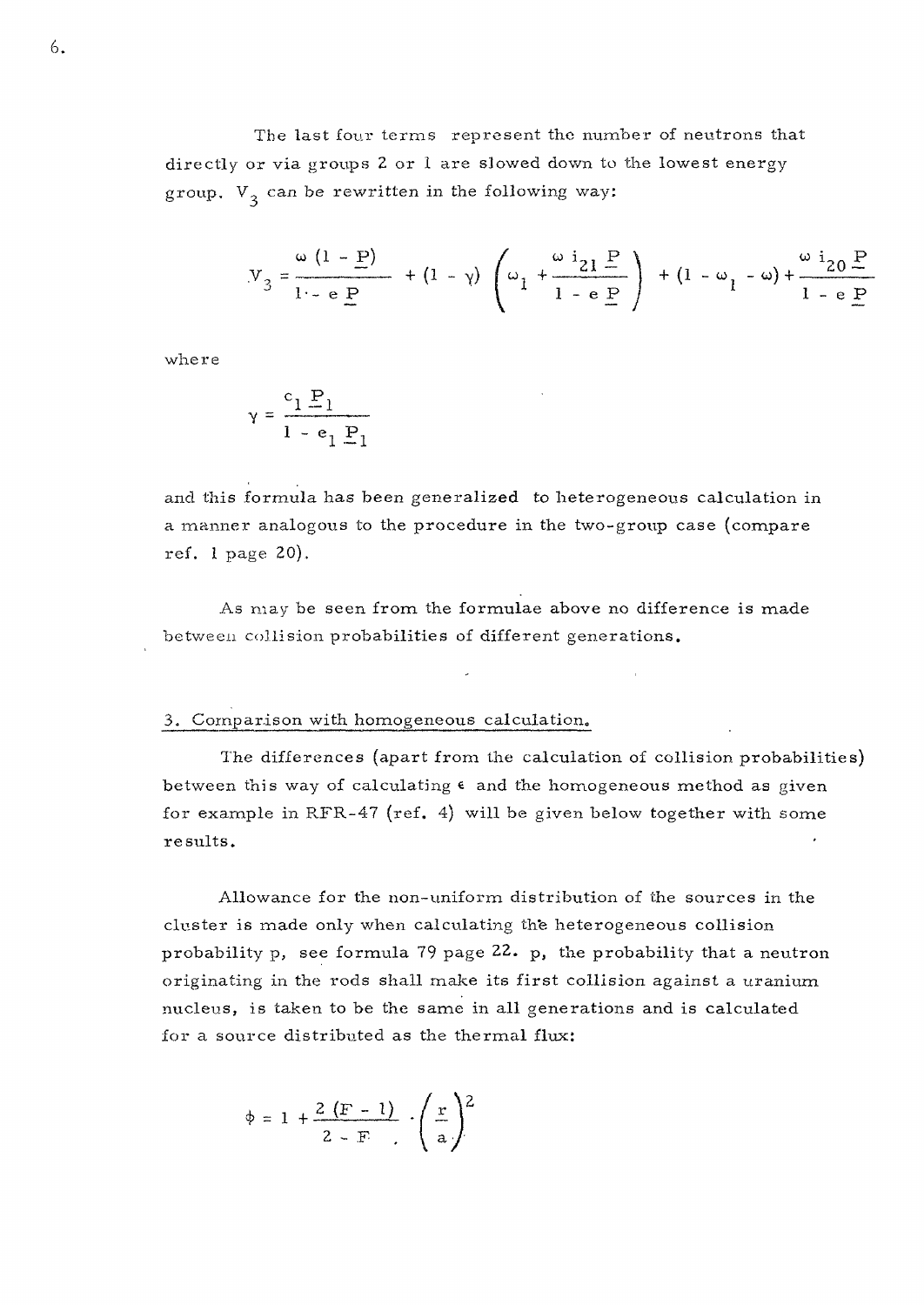The source strength in the ith rod is  $\phi(r_i)$ , where  $r_i$  is the distance from the center of the cluster of that rod and a is the radius of the cluster defined by the rubber band contour. F is the ratio between thermal surface flux and average flux. The magnitude of the correction from an assumption of a flat source distribution is very small. la the case of a 19 rod cluster consisting of  $UO<sub>2</sub>$  rods with a diameter of 17 mm and a center to center distance of 22 mm  $\epsilon$  (F = 1) -  $\epsilon$  (F = 1.22) = 30 pcm.

The programme calculates the quantities  $p_{ij}$  which give the probability that a neutron born rmiformly in the ith rod will make its first collision against the urarium of the th rod. By using these quantities it is possible to obtain a picture of the source distribution of the second generation. This distribution is proportional to

$$
Q_j = \phi(r_j) p_{jj} + \sum_{i} \phi(r_i) p_{ij}
$$

Fur the 19-rod element inentioned above the result is as shown on graph 1.

In the homogeneous calculation the source distribution is assumed to be flat.

The table below shows the difference in absolute values of  $\epsilon$  and size of the heterogeneity correction between this method and that given in rcf. 4 where an intuitive heterogeneity correction is applied. Values according to the formula in ref. *4* are given within brackets.

#### TABLE 1.

| Element      |            |            |            |                                    |
|--------------|------------|------------|------------|------------------------------------|
| $\mathbf{r}$ | hom        | ¢          | $_{\rm F}$ | $\epsilon$ - $\epsilon$ hom<br>pcm |
|              | 1,03024    | 1,03317    | 1,33       | 293                                |
|              | (1, 02084) | (1, 03489) | (1, 33)    | (605)                              |
|              | 1,02574    | 1,02685    | 1,22       | 111                                |
|              | (1, 02529) | (1, 02774) | (1, 22)    | (245)                              |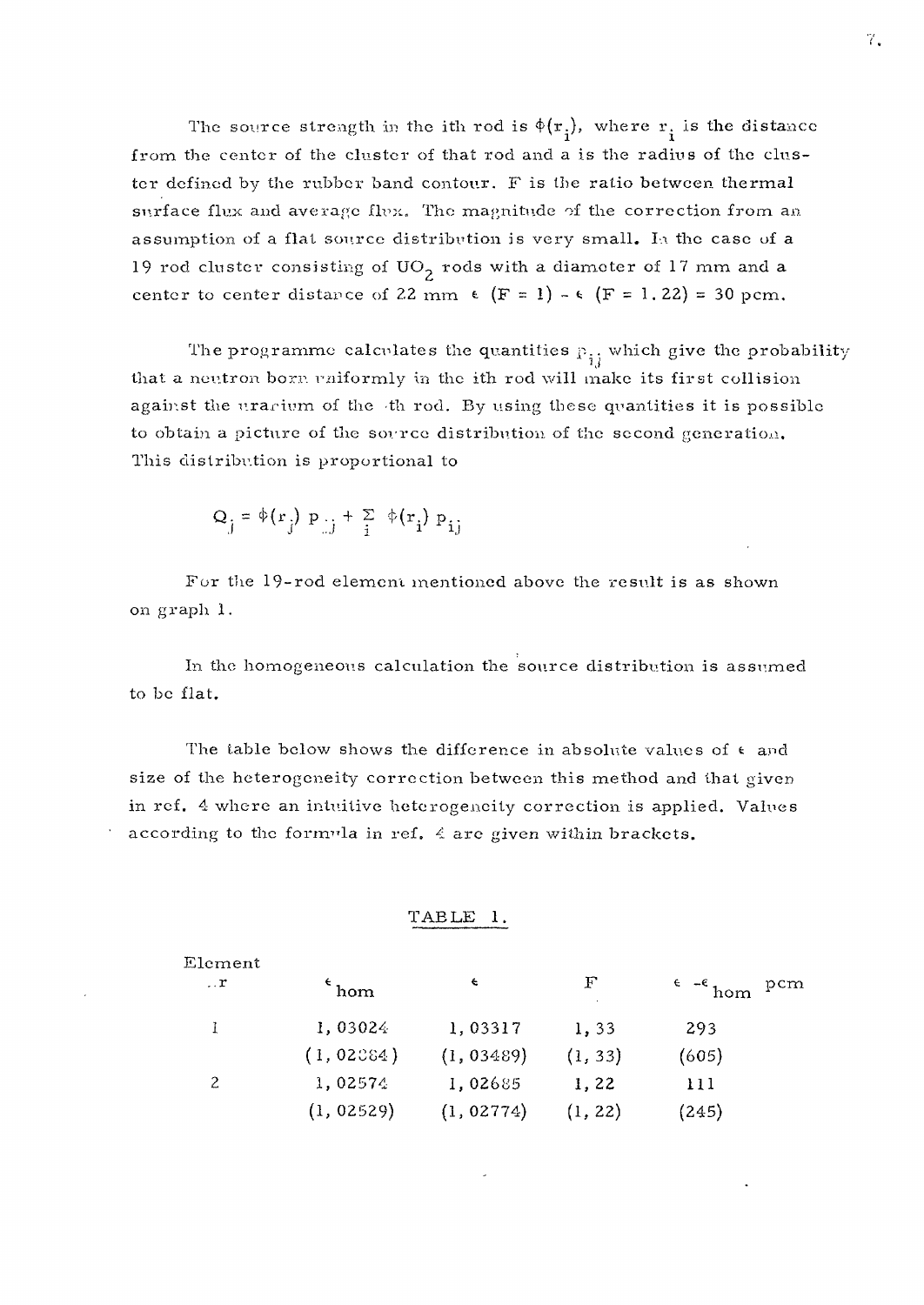Element no  $l$  is the French 7-rod element  $G5$  in ref. 2. It consist of uranium rods with a diameter of 16. 55 mm contained in 1 mm aluminium and with a center to center distance of 24 mm. The coolant is  $D_2O$  at 20  $^{\circ}$ C between the rods. Element no 2 is a 19-rod cluster the fuel being uranium oxide contained in 0. 7 mm zircalloy II and a mean center to center distance of 21.8 mm. The coolant is  $D_2O$  of density 0.9375 g/cm<sup>3</sup>.

The heterogenity correction decreases when the mean free path in the cluster is increased with respect to the rod dimensions. The dependence on rod material, distance between rods and void formation is illustrated in Table 2 below.

| Element |                           |         |                                 |                                    |
|---------|---------------------------|---------|---------------------------------|------------------------------------|
| nr      | $\epsilon$ <sub>hom</sub> | €       | $\epsilon$ - $\epsilon$ hom pcm | $(\Delta \epsilon)_{\rm void}$ pcm |
|         | 1,03024                   | 1,03317 | 293                             |                                    |
| 2       | 1,02574                   | 1,02685 | 111                             | $+390$                             |
| 3       | 1,03008                   | 1,03075 | 67                              |                                    |
| 4       | 1,02412                   | 1,02543 | 131                             | $+441$                             |
| 5       | 1,02910                   | 1,02984 | 74                              |                                    |

| <b>TABLE</b> |  |
|--------------|--|
|              |  |

Element 3 = element 2 bvt  $\rho_{D_2O} = 0$ 

Element  $4$  = element 2 but with a mean distance betweem rods of 23.1 mm.

Element 5 = element 4 but  $\rho_{\rm DLO} = 0$  $^{\omega}$ <sub>2</sub>

Table 3 at last gives a comparison between e as calculated with Spinrad's definition  $(\epsilon_2)$  and as calculated with the definition of Carlvik -Pershagen  $(\epsilon_2)$ .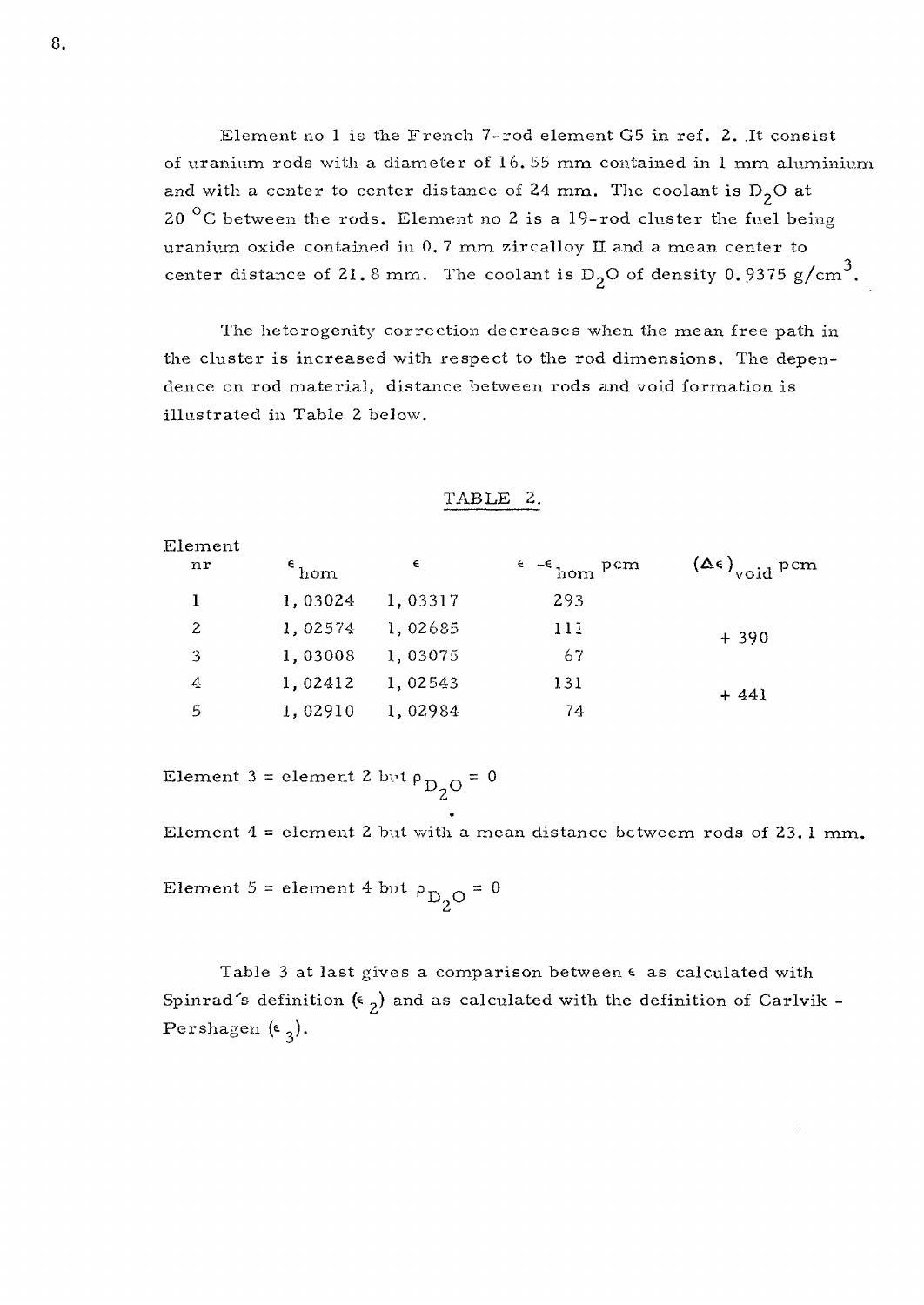| Element<br>nr  | $\epsilon$ 2 | $\epsilon$ $\alpha$ |
|----------------|--------------|---------------------|
| $1-$           | 1,03039      | 1,03317             |
| $\overline{2}$ | 1,02460      | 1,02685             |
| 3              | 1,02886      | 1,03075             |
| 4              | 1,02325      | 1,02543             |
| 5              | 1,02808      | 1,02984             |

All the calculations shown in Tables 1- 3 have been made with the group cross-sections of ref. 3 with the exception of those in the first column of Table 3, where the total cross-section of oxygen below the threshold was taken to be 3. 00 barns instead of the 4. 18 used in the other calculations. The correction to 4.10 barns is about - 30 pcm.

TABLE 3.

#### 4. Description of the programme.

#### Input data

Cross-sections (3-group formulation).

$$
\sigma_{21}^{U} = 0.58 \cdot 10^{-24}
$$
\n
$$
\sigma_{11}^{U} = 7.44
$$
\n
$$
\sigma_{22}^{U} = 4.56
$$
\n
$$
\sigma_{10}^{U} = 0.02
$$
\n
$$
\sigma_{21}^{U} = 2.30
$$
\n
$$
\sigma_{1c}^{U} = 0.13
$$
\n
$$
\sigma_{2c}^{U} = 0.01
$$
\n
$$
\sigma_{1c}^{U} = 7.59
$$
\n
$$
\sigma_{2c}^{U} = 0.03
$$
\n
$$
\sigma_{21}^{U} = 1.29
$$
\n
$$
\sigma_{20}^{D} = 0.89
$$
\n
$$
\sigma_{21}^{D} = 1.29
$$
\n
$$
\sigma_{1c}^{D} = 0
$$
\n
$$
\sigma_{1c}^{D} = 0
$$
\n
$$
\sigma_{1c}^{D} = 0
$$
\n
$$
\sigma_{1c}^{D} = 0
$$
\n
$$
\sigma_{2c}^{D} = 0
$$
\n
$$
\sigma_{2c}^{D} = 2.18
$$
\nEXECUTERUM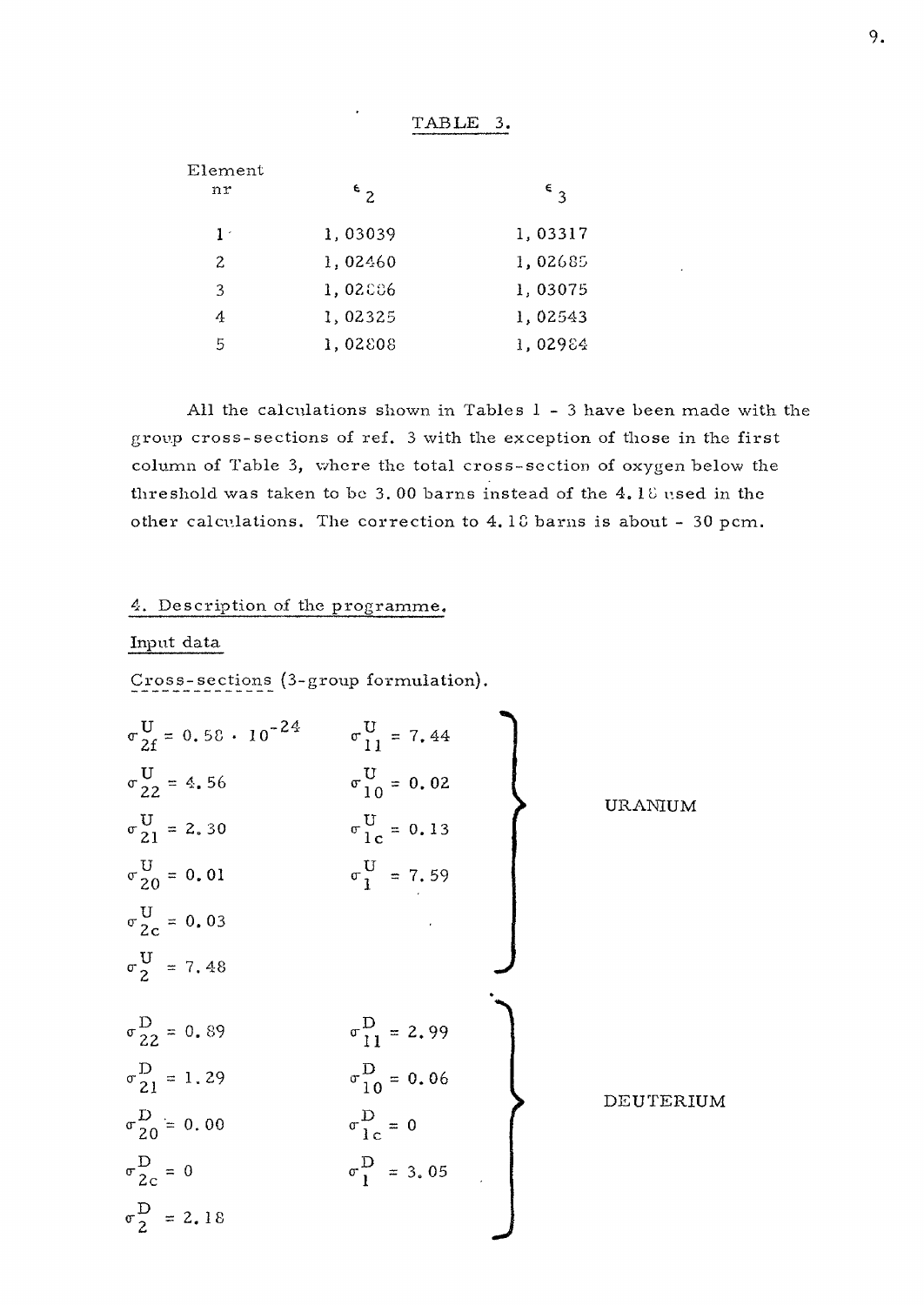

 $\omega$  = 0.528 = fraction of primary neutrons in group 2  $\omega_1 = 0.4697$  = fraction of primary neutrons in group 1  $v' = 2,80$  = number of neutrons from fast fission  $v = 2.43$  = number of neutrons from thermal fission The numerical values are those of ref. 5. Rod coordinates

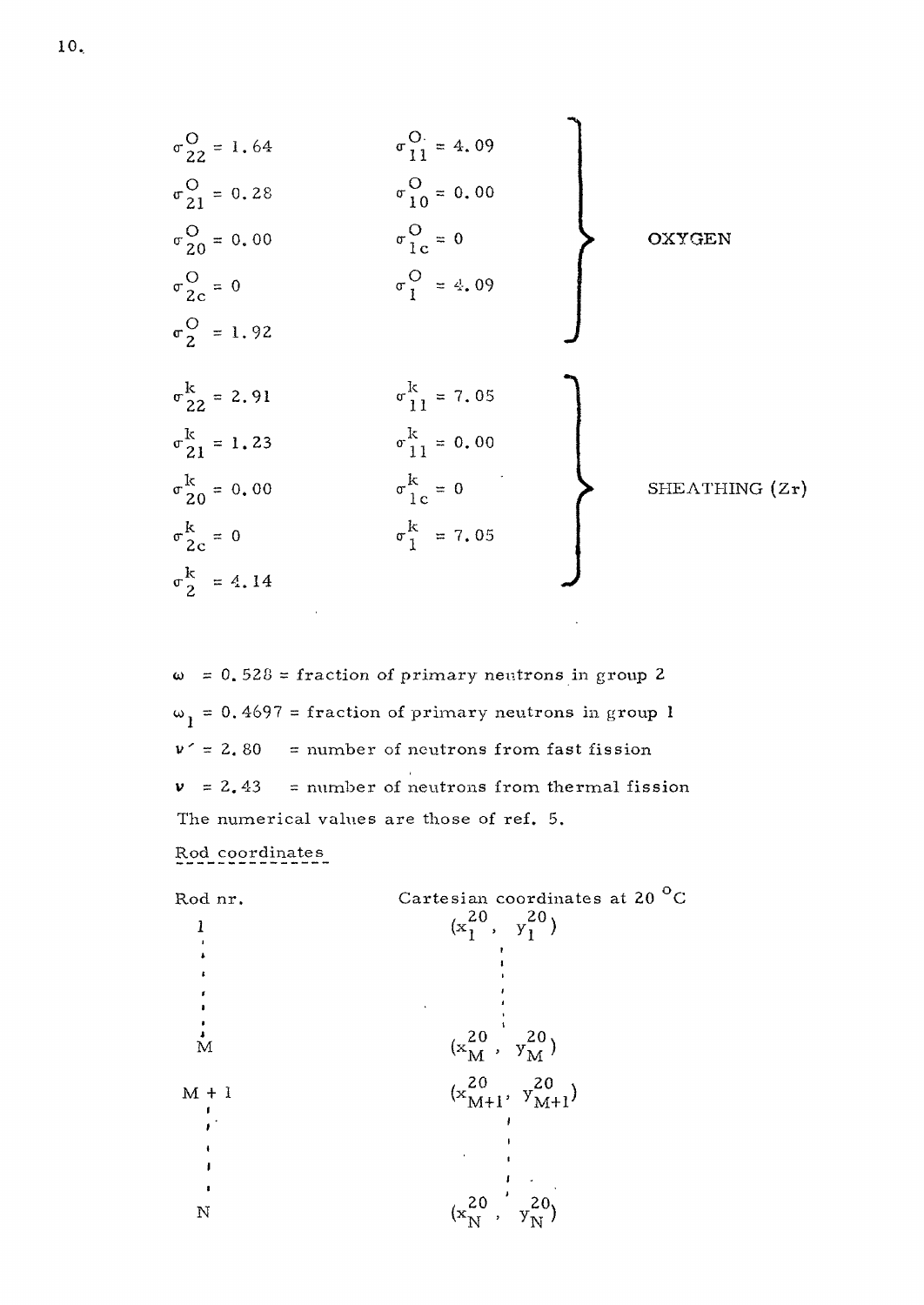The M first rods must be the outer rods of the cluster arranged consecutively. It is assumed that the origin of the coordinate system does not lie outside the contour obtained when connecting the centers of these M rods with straight lines. If  $F \neq 1$  (see below) the origin must lie on the central axis of the cluster.

### Miscellaneous data

 $a_{\text{bc}}$  = coefficient of linear expansion of sheathing  $a_f$  $=$   $\frac{m}{m}$  "  $\frac{m}{m}$  "  $\frac{m}{m}$  fuel **a = ii ii n ii tt spacer <sup>s</sup>**  $\rho_{\text{UO}_2}^{20}$ density of UO<sub>2</sub> at 20  $^{\circ}$ C, g/cm<sup>3</sup>  $\rho_k^{20}$  = " " sheathing " "  $\rho_{\text{m}}$  = density of uranium at prevailing temperature,  $g/cm^3$  $p_c$  = density of coolant at prevailing temperature,  $g/cm^3$  $A_k$  = chemical atomic weight of sheathing  $\begin{array}{c}\n 20 \\
r_f^2 \\
20 \\
r_{ki}^2\n\end{array}$ = radius of individual rod at 20  $^{\circ}$ C, cm = inner radius of sheathing at 20 $\mathrm{^{0}C}$ , cm  $r_{\rm ky}^{20}$ = outer radius of sheathing at 20  $\mathrm{^0C}$ , cm  $t_f$  = fuel temperature, <sup>o</sup>C **o,** t, = sheathing temperature, C  $t_c$  = coolant temperature, <sup>o</sup>C  $F =$  ratio between thermal surface flux and average flux in cluster  $N = number of rods$  $M = number of outer rods$  $\int$ l if fuel is UO<sub>2</sub>  $q = \begin{cases} z & \text{if } \text{fuel is II} \end{cases}$  $\epsilon$  if fuel is  $\sigma$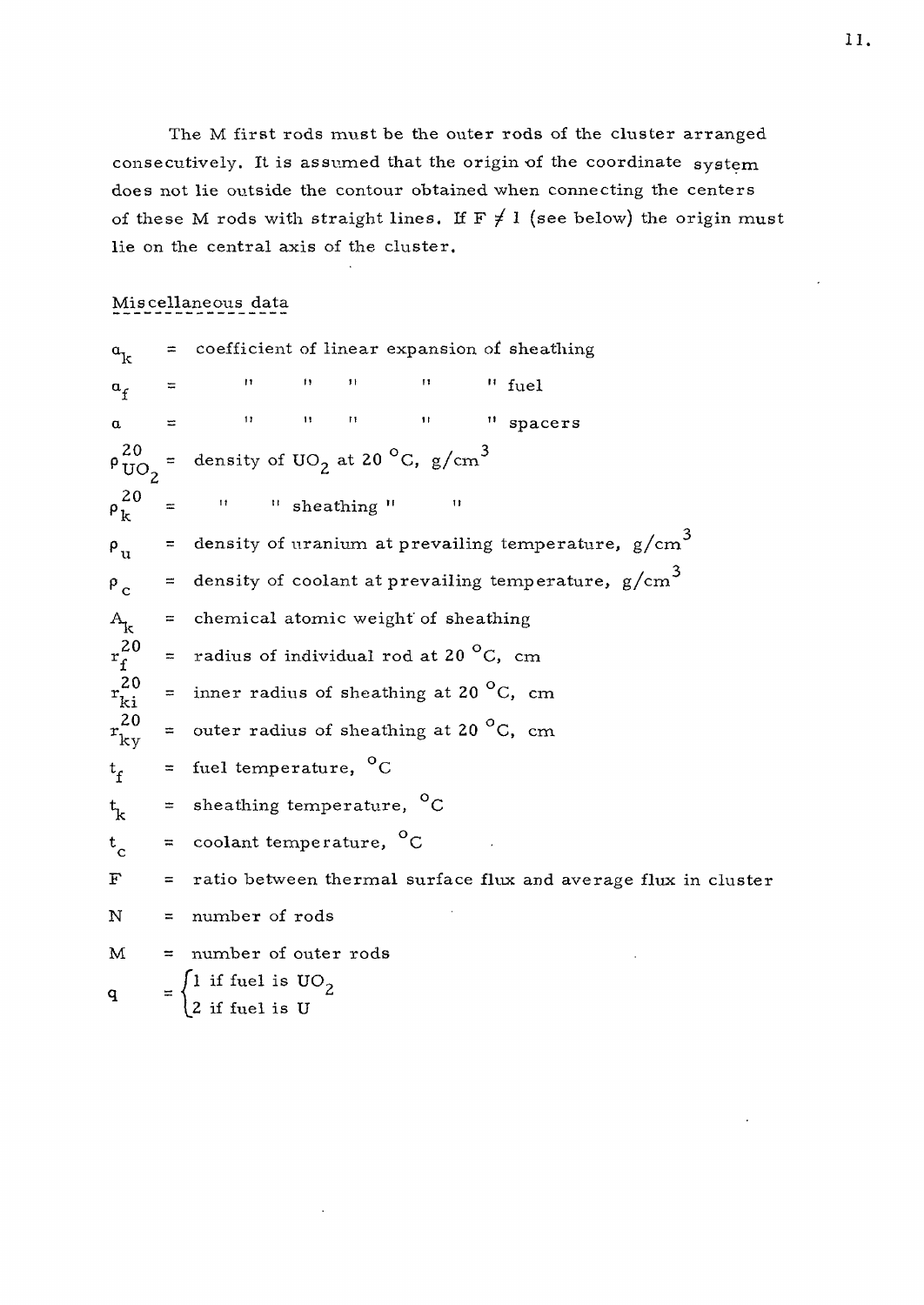Index matrix  $\mathcal{L}^{\mathcal{L}}$  and  $\mathcal{L}^{\mathcal{L}}$  and  $\mathcal{L}^{\mathcal{L}}$  and  $\mathcal{L}^{\mathcal{L}}$  and  $\mathcal{L}^{\mathcal{L}}$ 

To keep the computing time within reasonable limits input should contain information of the collision probabilities  $p_{i,j}$  which are recessary to calculate. This is done with the aid of an index matrix as follows. Let

 $=$  index of a source rod in symmetry group  $k$  $i_{1c}$ corresponding number of symmetries  $a_{k}$ = index of a target rod in symmetry group kr  $\mathbf{i}_{1r,r}$ = corresponding number of symmetries )<br>ki

The index matrix is then written as given below



It should be pointed ort that the way in which allowance is made for intermediate rods does not necessitate  $p_{1i} = p_{1i}$ . **3.1 ' 'i**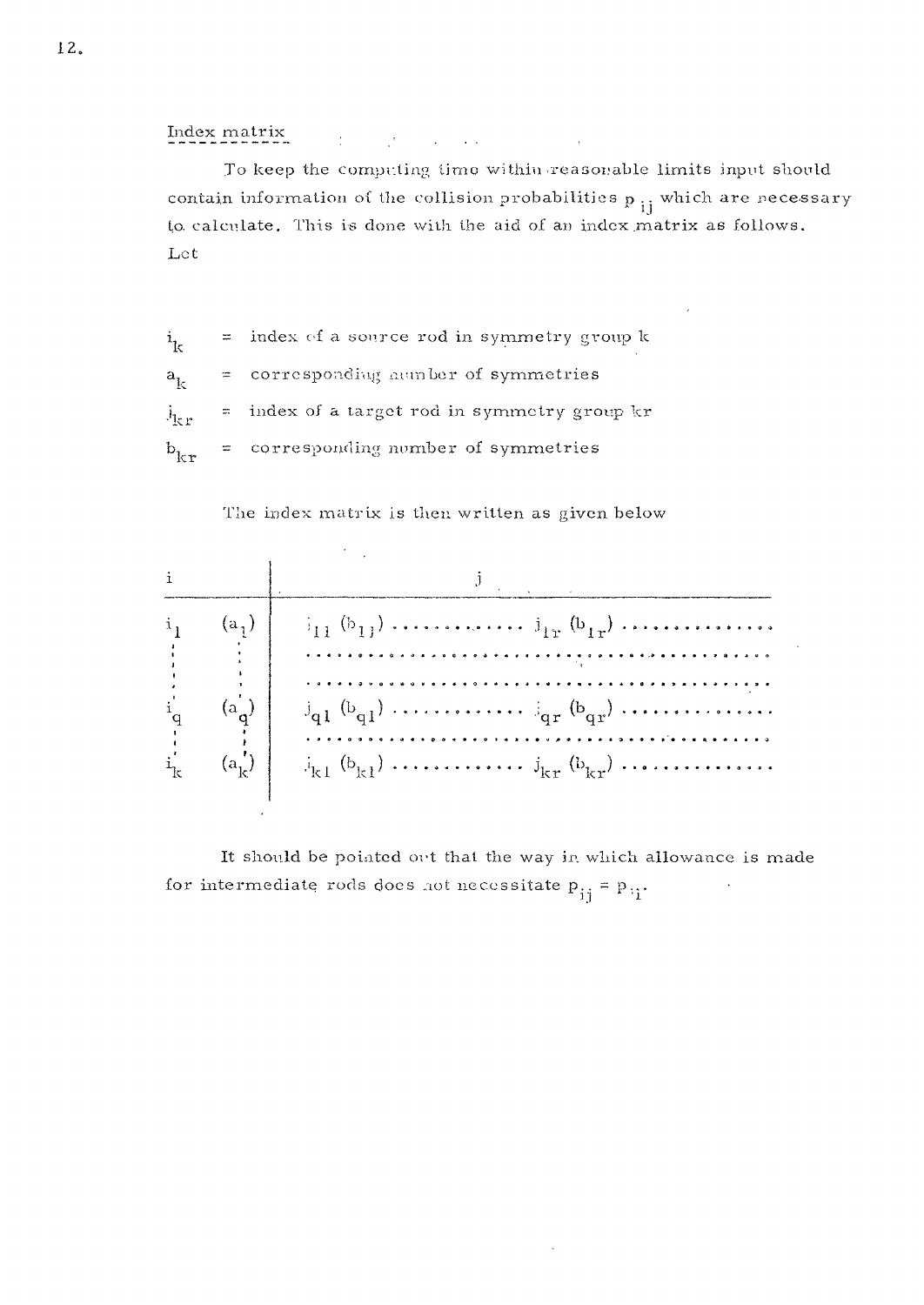### Formulae

## Functions

 $P(x) =$  Placzek's collision probability for a cylinder

 $\sim 10^{11}$ 

$$
\theta_{1}(R_{1}, R_{2}, D) = R_{1}^{2} \left\{ \arccos \frac{D^{2} + R_{1}^{2} - R_{2}^{2}}{2 R_{1} D} - \frac{D^{2} + R_{1}^{2} - R_{2}^{2}}{2 R_{1} D} \right\} \int_{1 - \left(\frac{D^{2} + R_{1}^{2} - R_{2}^{2}}{2 R_{1} D} \right)^{2}} f
$$
\n
$$
+ R_{2}^{2} \left\{ \arccos \frac{D^{2} + R_{2}^{2} - R_{1}^{2}}{2 R_{2} D} - \frac{D^{2} + R_{2}^{2} - R_{1}^{2}}{2 R_{2} D} \right\} \int_{1 - \left(\frac{D^{2} + R_{2}^{2} - R_{1}^{2}}{2 R_{2} D} \right)^{2}} f
$$
\n
$$
\theta_{2}(R_{1}, R_{2}, D) = R_{2}^{2} \left\{ \arccos \frac{R_{1}^{2} - R_{2}^{2} - D^{2}}{2 R_{2} D} - \frac{R_{1}^{2} - R_{2}^{2} - D^{2}}{2 R_{2} D} \right\} - \frac{R_{1}^{2} - R_{2}^{2} - D^{2}}{2 R_{2} D} \int_{1 - \frac{R_{1}^{2} - R_{2}^{2} - D^{2}}{2 R_{2} D} \right\} - R_{1}^{2} \left\{ \arccos \frac{R_{1}^{2} - R_{2}^{2} + D^{2}}{2 R_{1} D} - \frac{R_{1}^{2} - R_{2}^{2} + D^{2}}{2 R_{1} D} \right\} \int_{1 - \left(\frac{R_{1}^{2} - R_{2}^{2} + D^{2}}{2 R_{1} D} \right)^{2}} f
$$
\n
$$
\theta_{3}(x, \rho) = \begin{cases} r^{2} \left\{ \arccos \frac{\rho}{r} - \frac{\rho}{r} \sqrt{1 - (\frac{\rho}{r})^{2}} \right\} & \rho < r \\ 0 & \rho \ge r \end{cases}
$$

Preliminary calculations

 $\ddot{\phantom{0}}$ 

$$
\rho_{\text{UO}_2} = \rho_{\text{UO}_2}^{20} \left[ 1 - 3 \alpha_f (t_f - 20) \right] (2 - q) \tag{1}
$$

 $\ddot{\phantom{a}}$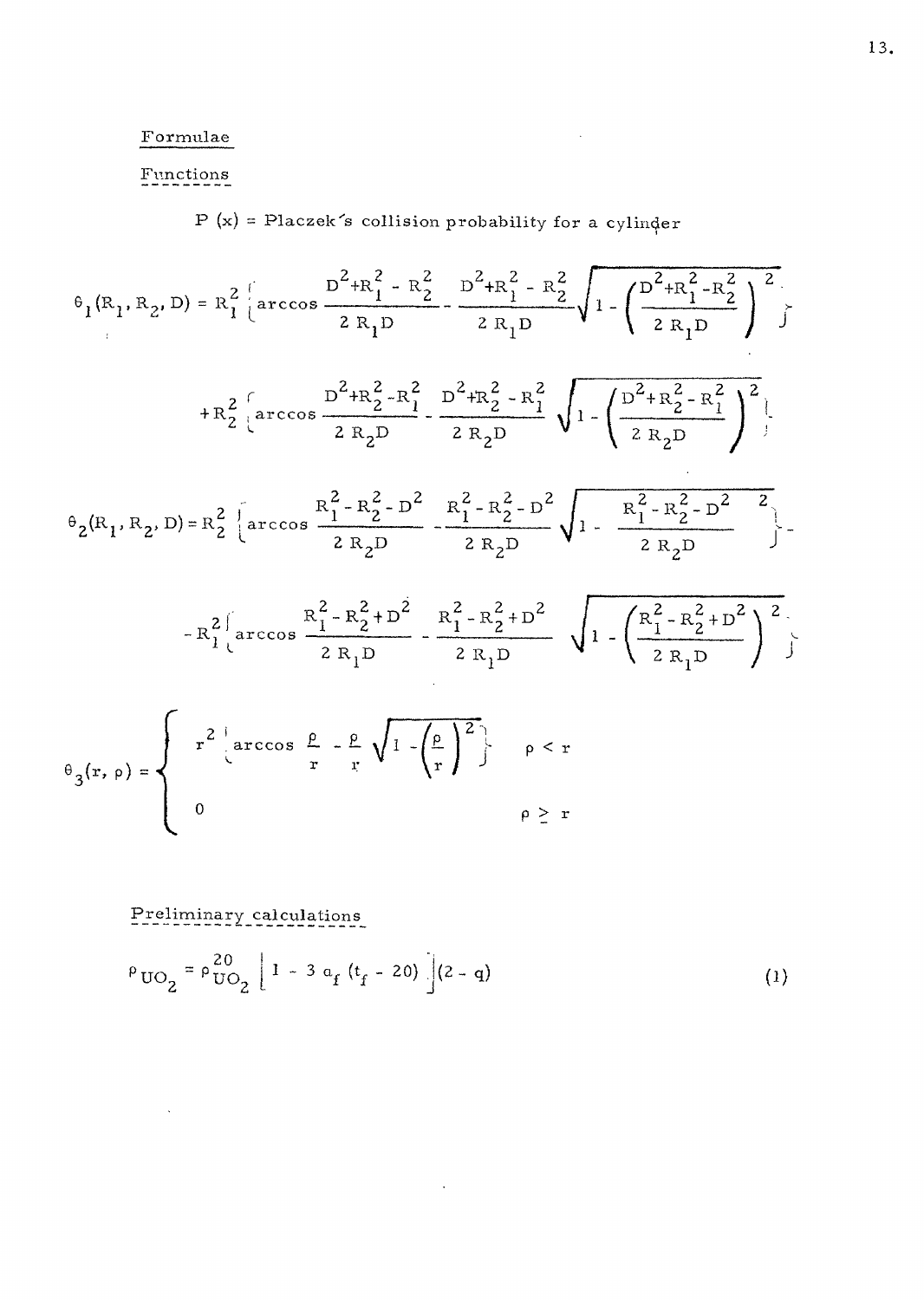$$
\rho_{k} = \rho_{k}^{20} \left[ 1 - 3 \alpha_{k} (t_{k} - 20) \right]
$$
 (2)

$$
x_{i} = x_{i}^{20} \left[ 1 + \alpha \left( t_{c} - 20 \right) \right]
$$
 (3)

$$
y_{i} = y_{i}^{20} \left[ 1 + \alpha \left( t_{c} - 20 \right) \right]
$$
 (4)

 $\epsilon$ 

 $\epsilon$ 

 $\ddot{\phantom{0}}$ 

$$
r_{f} = r_{f}^{20} \left[ 1 + \alpha \left( t_{f} - 20 \right) \right] \qquad (q = 1)
$$
 (5)

$$
r_{ki}^{\ i} = r_{ki}^{20} \bigg[ 1 + a \left( t_{k} - 20 \right) \bigg]
$$
 (6)

$$
\mathbf{r}_{ky} = \mathbf{r}_{ky}^{20} \left[ 1 + a_k (t_k - 20) \right]
$$
 (7)

Volumes for homogeneoxis calculation

$$
V_{gb} = \pi r_f^2 + \frac{1}{2} \{ \left| x_1 y_2 - x_2 y_1 \right| + \left| - \frac{1}{2} \left( x_1 y_1 - x_2 y_1 + \left| x_1 y_1 - x_1 y_1 \right| \right) + \left| x_1 y_1 - x_1 y_1 \right| \} + \left| x_1 y_1 - x_1 y_1 \right| \} + \frac{1}{2} \left( x_1 - x_1 y_1 + \left| x_1 y_1 - x_1 y_1 \right| + \left| x_1 y_1 - x_1 y_1 \right| \} + \frac{1}{2} \left( x_1 - x_1 y_1 + \left| x_1 y_1 - x_1 y_1 \right| \right) + \frac{1}{2} \left( x_1 - x_1 y_1 + \left| x_1 y_1 - x_1 y_1 \right| \right) + \frac{1}{2} \left( x_1 - x_1 y_1 + \left| x_1 y_1 - x_1 y_1 \right| \right) + \frac{1}{2} \left( x_1 - x_1 y_1 + \left| x_1 y_1 - x_1 y_1 \right| \right) + \frac{1}{2} \left( x_1 - x_1 y_1 + \left| x_1 y_1 - x_1 y_1 \right| \right) + \frac{1}{2} \left( x_1 - x_1 y_1 + \left| x_1 y_1 - x_1 y_1 \right| \right) + \frac{1}{2} \left( x_1 - x_1 y_1 + \left| x_1 y_1 - x_1 y_1 \right| \right) + \frac{1}{2} \left( x_1 - x_1 y_1 + \left| x_1 y_1 - x_1 y_1 \right| \right) + \frac{1}{2} \left( x_1 - x_1 y_1 + \left| x_1 y_1 - x_1 y_1 \right| \right) + \frac{1}{2} \left( x_1 - x_1 y_1 + \left| x_1 y_1 - x_1 y_1 \right| \right) + \frac{1}{2} \left( x_1 - x_1 y_1 + \left| x_1 y_1 - x_1 y_1 \right| \right) + \frac{1}{2} \left( x_1 - x_1 y_1 + \left| x_1 y_1 - x_1 y_1 \right| \right) + \frac{1}{2} \left( x_1 - x_1 y_1 + \left| x_1 y_1 - x
$$

$$
V_{k} = (N-1) \pi (r_{ky}^{2} - r_{ki}^{2}) - M \left\{ r_{ky}^{2} \arcsin \sqrt{1 - \left(\frac{r_{f}}{r_{ky}}\right)^{2}} - r_{ki}^{2} \arcsin \sqrt{1 - \left(\frac{r_{f}}{r_{ki}}\right)^{2}} + r_{f}^{2} \arcsin \sqrt{1 - \left(\frac{r_{f}}{r_{ki}}\right)^{2}} + r_{f}^{2} \arcsin \sqrt{1 - \left(\frac{r_{f}}{r_{ki}}\right)^{2}} \right\};
$$
\n(10)

 $\bar{\ell}$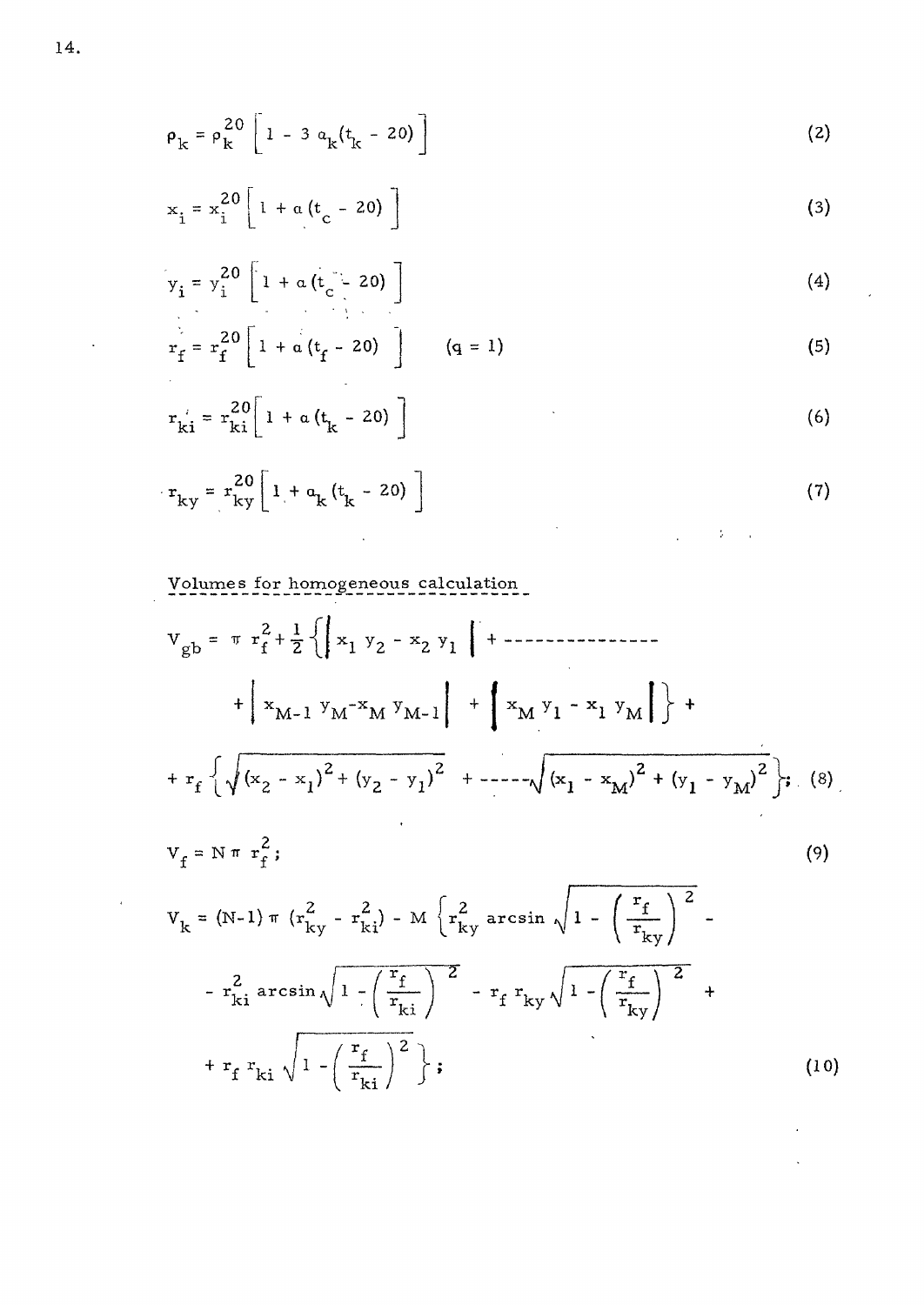$$
V_{a} = (N-1)\pi (r_{ki}^{2} - r_{f}^{2}) - M \left[r_{ki}^{2} \arcsin \sqrt{1 - \left(\frac{r_{f}}{r_{ki}}\right)^{2}}\right]
$$

$$
- r_{f} r_{ki} \sqrt{1 - \left(\frac{r_{f}}{r_{ki}}\right)^{2}};
$$

$$
(11)
$$

$$
V_c = V_{gb} - V_f - V_k - V_a
$$
 (12)

$$
a = \sqrt{\frac{V_{gb}}{\pi}}
$$
 (13)

 $\sim$ 

## Volumes for heterogeneous calculation

 $\overline{a}$ 

 $\mathbf{r}$ 

A pair of rods with the coordinates  $(x_i, y_i)$  and $(x_j, y_j)$  are selected.

$$
d_{ij} = \sqrt{(x_i - x_j)^2 + (y_i - y_j)^2}
$$
 (14)

$$
V_{1ij} = d_{ij} (d_{ij} - 2r_f) \arcsin \frac{r_f}{d_{ij}};
$$
 (15)

$$
V_{2ij} = 4 r_f d_{ij} \arcsin \frac{r_f}{d_{ij}} ; \qquad (16)
$$

Confer figure below

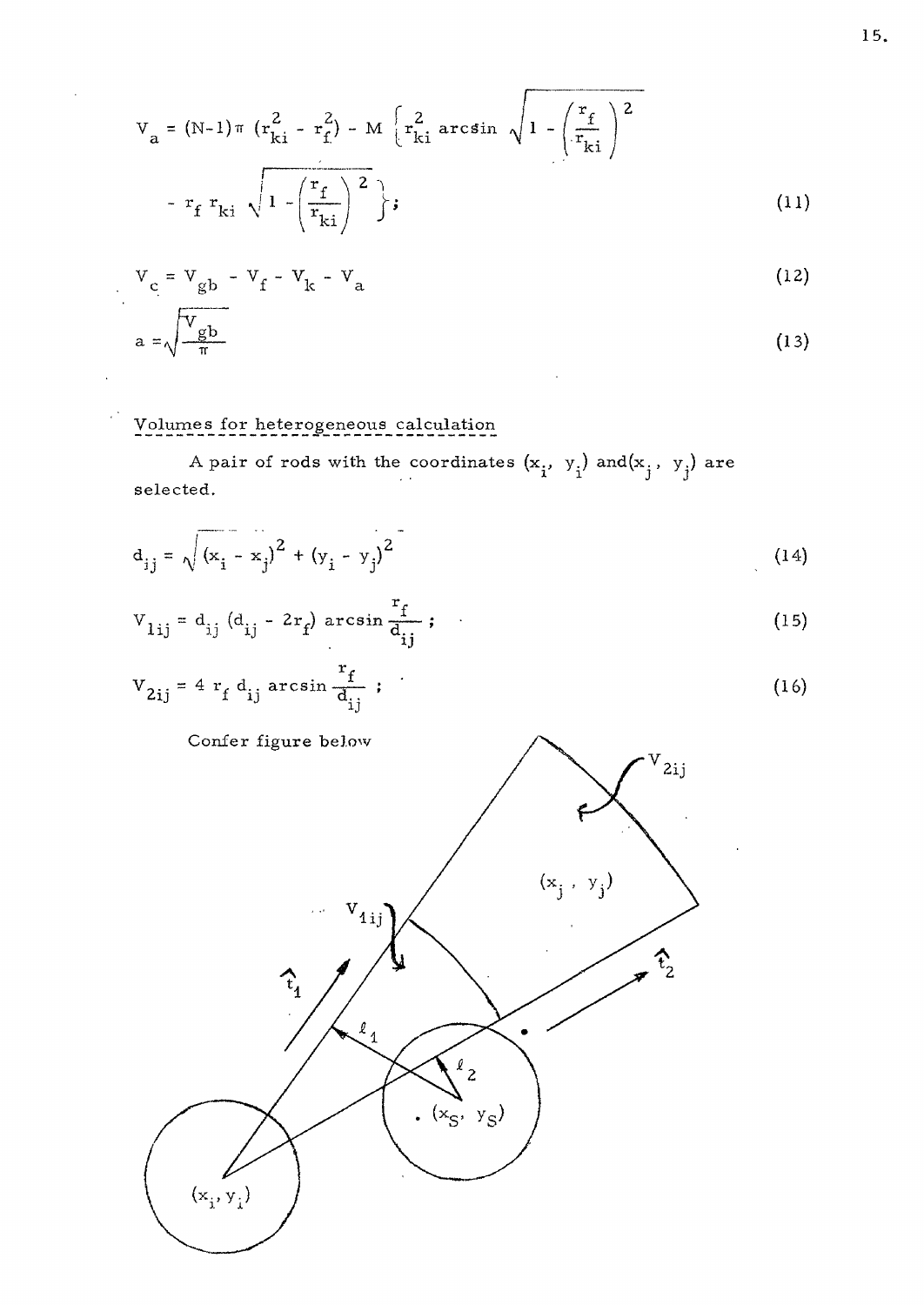When calculating the collision probability  $P_{ij}$  the volumes of the intermediate materials are to be calculated. This is done as follows.

1) The tangent vectors are determined

$$
\hat{\mathbf{t}}_{1ij} = \frac{1}{d_{ij}^2} \left\{ (\mathbf{x}_j - \mathbf{x}_i) \sqrt{d_{ij}^2 - \mathbf{r}_f^2} - \mathbf{r}_f (y_j - y_i), (y_j - y_i) \sqrt{d_{ij}^2 - \mathbf{r}_f^2} + \mathbf{r}_f (\mathbf{x}_j - \mathbf{x}_i) \right\}
$$
\n
$$
\hat{\mathbf{t}}_{2ij} = \frac{1}{d_{ij}^2} \left\{ (\mathbf{x}_j - \mathbf{x}_i) \sqrt{d_{ij}^2 - \mathbf{r}_f^2} + \mathbf{r}_f (y_j - y_i), (y_j - y_i) \sqrt{d_{ij}^2 - \mathbf{r}_f^2} - \mathbf{r}_f (\mathbf{x}_j - \mathbf{x}_i) \right\}
$$
\n(17)

Then an intermediate rod is chosen  $(x_s, y_s)$ <br>  $(3.20 \times 10^{12})$ (cf. fig. on page 12)  $s \neq i$  and j

2) Calculate

$$
\boldsymbol{\ell}_{1\,\mathrm{s}\,\mathrm{i}\,\mathrm{j}} = \begin{vmatrix}\n x_{\mathrm{s}} - x_{\mathrm{i}} & y_{\mathrm{s}} - y_{\mathrm{i}} \\
(t_{1\,\mathrm{i}\,\mathrm{j}})_{\mathrm{x}} & (t_{1\,\mathrm{i}\,\mathrm{j}})_{\mathrm{y}}\n \end{vmatrix}
$$
\n
$$
\boldsymbol{\ell}_{2\,\mathrm{s}\,\mathrm{i}\,\mathrm{j}} = \begin{vmatrix}\n x_{\mathrm{s}} - x_{\mathrm{i}} & y_{\mathrm{s}} - y_{\mathrm{i}} \\
(t_{2\,\mathrm{i}\,\mathrm{j}})_{\mathrm{x}} & (t_{2\,\mathrm{i}\,\mathrm{j}})_{\mathrm{y}}\n \end{vmatrix}
$$
\n
$$
(18)
$$

3) If  $(\bar{r}_{s} - \bar{r}_{i}) \cdot \hat{t}_{i,i}$  and  $(\bar{r}_{s} - \bar{r}_{i}) \cdot \hat{t}_{i,i}$  are  $> 0$  and  $\langle \sqrt{d_{i,i}^{2} - r_{f}^{2}}$ proceed to  $\frac{1}{4}$ ). If not select a new value of s.

4) If  $\left| \begin{array}{c} \ell \end{array} \right| \left| \begin{array}{c} \xi \end{array} \right| \leq r_{\rm ky}$  or  $\leq$   $r_{ky}$  or  $|t_{2s}| \leq r_{ky}$  or both proceed to 5). If not - Ky select a new value of s.

16.

 $\ddot{\phantom{a}}$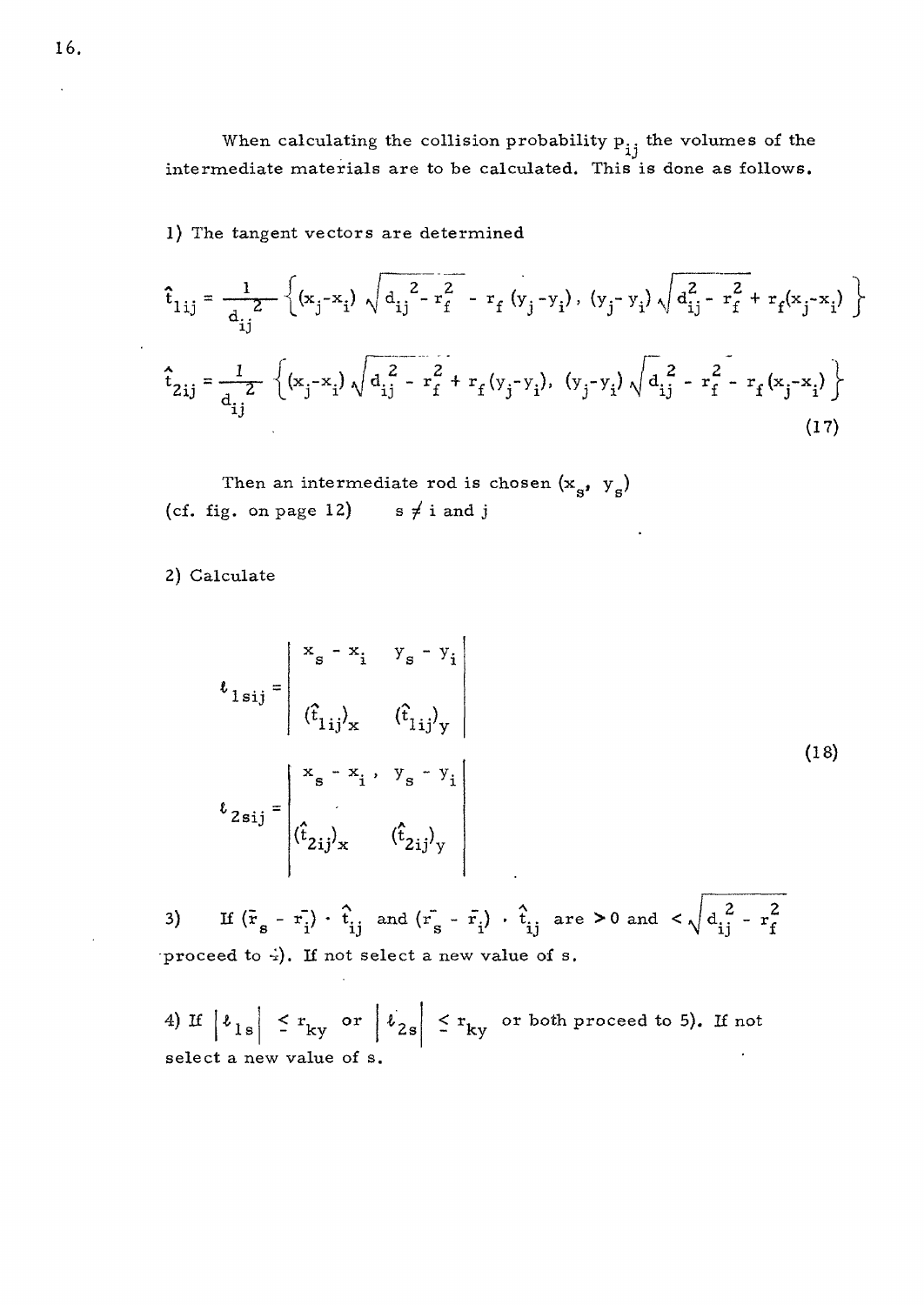If  $\ell_{1s} \geq 0$  and  $\ell_{2s} \geq 0$  calculate the volumes given by (19) - (21)  $5)$ and select a new value of s. If not proceed to  $6$ )

$$
V_{f1sij} = \theta_3 (r_f, \ell_{2sij}) - \theta_3 (r_f, \ell_{1sij}); \qquad (19)
$$

 $\mathbf{v} = \mathbf{v}$  , where  $\mathbf{v} = \mathbf{v}$ 

 $\bar{z}$ 

$$
V_{\text{alsij}} = \theta_3 \left( k_i, \ \ell_{2\,\text{si}\,j} \right) - \theta_3 \left( r_f, \ \ell_{2\,\text{si}\,j} \right) - \theta_3 \left( r_{ki}, \ \ell_{1\,\text{si}\,j} \right) + \theta_3 \left( r_f, \ \ell_{1\,\text{si}\,j} \right); \tag{20}
$$

$$
V_{kl\,sij} = \theta_3 (r_{ky}, \ell_{2sij}) - \theta_3 (r_{ki}, \ell_{2sij}) - \theta_3 (r_{ky}, \ell_{1sij}) + \theta_3 (r_{ki}, \ell_{1sij}); \quad (21)
$$

If  $t_{1s} \ge 0$  and  $t_{2s} < 0$  calculate the volumes given by (22) - (24)  $6)$ and select a new value of s. If not proceed to 7).

$$
V_{f1sij} = \pi r_f^2 - \theta_3 (r_f) \nu_{2sij} \bigg|_{\rho = \theta_3 (r_f, \nu_{1sij})}
$$
 (22)

$$
V_{\text{alsij}} = \pi (r_{ki}^2 - r_f^2) - \theta_3 (r_{ki'} | l_{2sij} | ) + \theta_3 (r_f | l_{2sij} | ) -
$$
  
\n
$$
- \theta_3 (r_{ki'} l_{1sij}) + \theta_3 (r_f l_{1sij} ) ;
$$
\n
$$
V_{\text{klsij}} = \pi (r_{ky}^2 - r_{ki}^2) - \theta_3 (r_{ky'} | l_{2sij} | ) + \theta_3 (r_{ki'} | l_{2sij} | ) -
$$
\n(23)

$$
- \theta_{3} (r_{ky}, \ell_{1sij}) + \theta_{3} (r_{ki}, \ell_{1sij}); \qquad (24)
$$

 $\sim$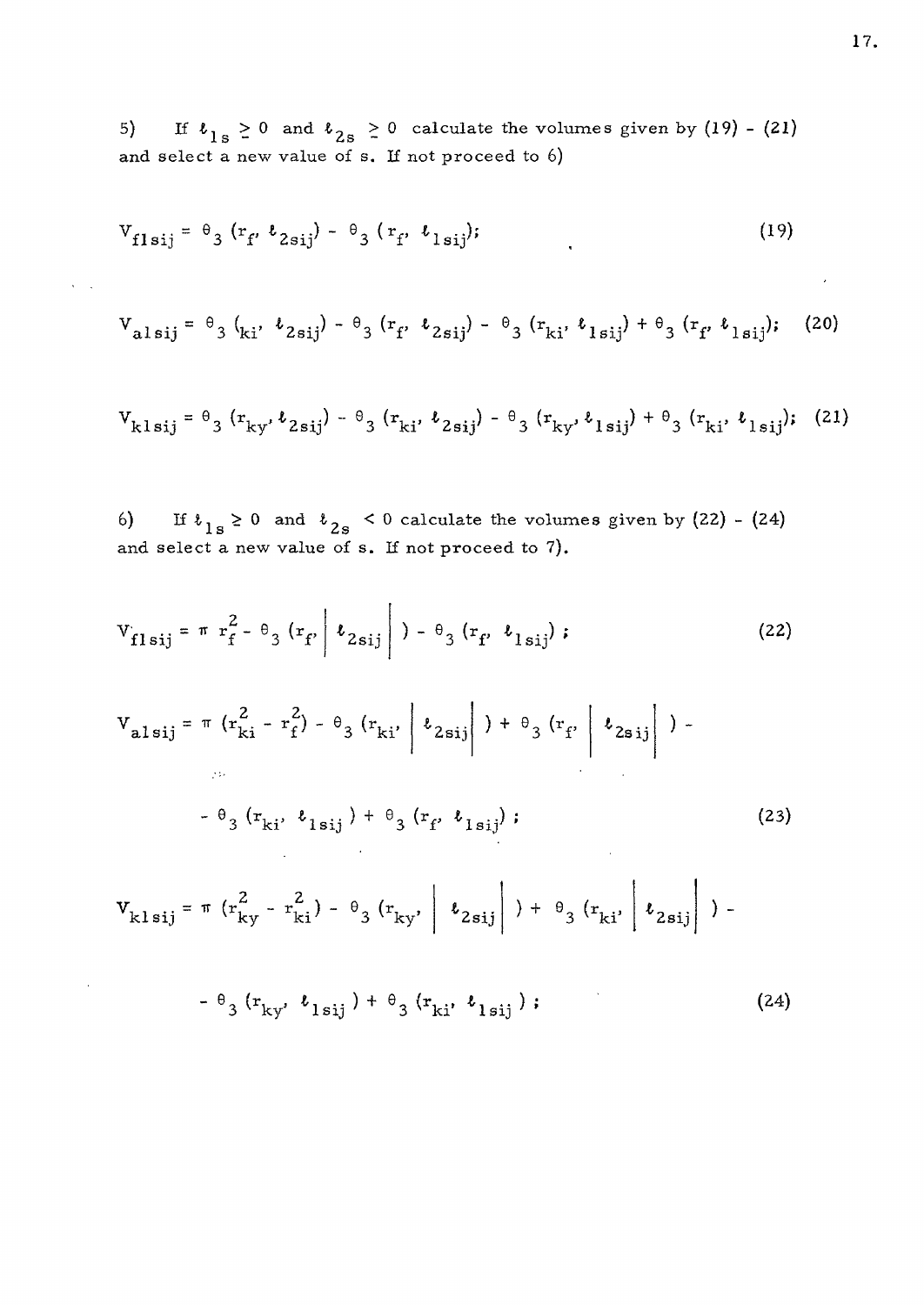Now  $\boldsymbol{\ell}_{1\,\mathrm{s}}<0,~\boldsymbol{\ell}_{2\,\mathrm{s}}<0$  $7)$ 

Calculate the following volumes

$$
V_{flsij} = \theta_3 (r_f \mid t_{lsij} \mid) - \theta_3 (r_f \mid t_{2sij} \mid)
$$
 (25)

$$
V_{\text{alsij}} = \theta_{3} (r_{f} \mid \ell_{2\text{sij}}) - \theta_{3} (r_{\text{ki}} \mid \ell_{2\text{sij}}) +
$$
  
+  $\theta_{3} (r_{\text{ki}} \mid \ell_{1\text{sij}}) - \theta_{3} (r_{f} \mid \ell_{1\text{sij}})$  ; (26)

$$
V_{klsij} = \theta_3 (r_{ki}, \left| l_{2sij} \right|) - \theta_3 (r_{ky}, \left| l_{2sij} \right|) + \theta_3 (r_{ky}, \left| l_{1sij} \right|) - \theta_3 (r_{ki}, \left| l_{1sij} \right|); \qquad (27)
$$

The procedure 2) - 7) is repeated with every value of  $s \neq i$  and  $\neq$  j. Then calculate

$$
V_{f1ij} = \frac{\sum}{s} V_{f1sij}
$$
 (28)

$$
V_{\text{alij}} = \sum_{\text{s}} V_{\text{alsij}} + \theta_1 (r_{\text{ki}}, d_{\text{ij}} - r_{\text{f}} d_{\text{ij}}) + (r_{\text{ki}}^2 - r_{\text{f}}^2) \arcsin \frac{r_{\text{f}}}{d_{\text{ij}}}
$$
 (29)

$$
V_{k1ij} = \sum_{s} V_{k1sij} + \theta_1 (r_{ky}, d_{ij} - r_f, d_{ij}) - \theta_1 (r_{ki}, d_{ij} - r_f, d_{ij}) +
$$
  
+  $(r_{ky}^2 - r_{ki}^2) \arcsin \frac{r_f}{d_{ij}}$  (30)

$$
V_{\text{clij}} = V_{\text{lij}} - V_{\text{filij}} - V_{\text{alij}} - V_{\text{klij}}
$$
\n(31)

$$
V_{f2ij} = \pi r_f^2 \tag{32}
$$

 $\mathcal{L}$ 

 $\bar{z}$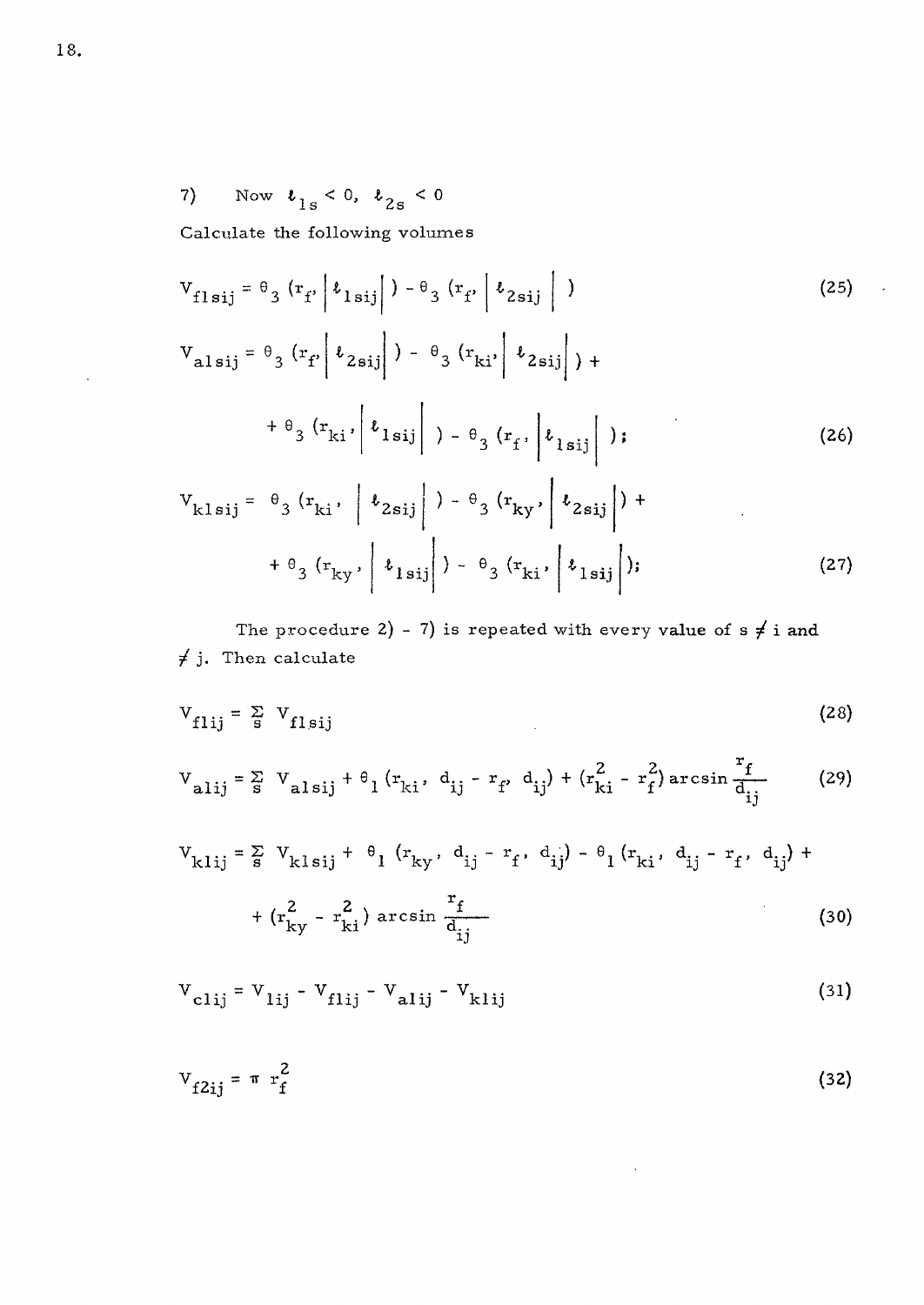$$
V_{a2ij} = \pi (r_{ki}^2 - r_f^2) - \theta_1 (r_{ki}, d_{ij} - r_f, d_{ij}) - 2 \theta_3 (r_{ki}, r_f) - \theta_2 (d_{ij} + r_f, r_{ki}, d_{ij});
$$
\n(33)

$$
V_{k2ij} = \pi (r_{ky}^2 - r_{ki}^2) - \theta_1 (r_{ky}, d_{ij} - r_f, d_{ij}) + \theta_1 (r_{ki}, d_{ij} - r_f, d_{ij}) -
$$

$$
- 2\theta_3 (r_{ky}, r_f) + 2\theta_3 (r_{ki}, r_f) - \theta_2 (d_{ij} + r_f, r_{ky}, d_{ij}) +
$$

$$
+\theta_2(d_{ij} + r_f, r_{ki}, d_{ij}); \qquad (34)
$$

$$
V_{c2ij} = V_{2ij} - V_{f2ij} - V_{a2ij} - V_{k2ij}
$$
 (35)

## Homogeneous calculation

l,

 $\hat{\boldsymbol{\theta}}$ 

 $\bar{\mathbf{v}}$ 

 $\ddot{\phantom{a}}$ 

$$
N_f = 6,0232 \cdot 10^{23} \left[ \frac{\rho_{UQ}}{270,07} + (q-1) \frac{\rho_{U}}{238,07} \right]
$$
 (36)

$$
N_c = 6,0232 \cdot 10^{23} \cdot \frac{P_c}{20,030}
$$
 (37)

$$
N_k = 6,0232 \cdot 10^{23} \cdot \frac{P_k}{A_k}
$$
 (38)

 $\overline{a}$ 

$$
\bar{\Sigma} = \frac{1}{V_{gb}} \left\{ \sigma_{2}^{U} N_{f} V_{f} + \sigma_{2}^{O} \cdot 2N_{f} V_{f} (2 - q) + \sigma_{2}^{D} \cdot 2 \cdot N_{c} V_{c} + \sigma_{2}^{O} N_{c} V_{c} + \sigma_{2}^{O} N_{k} V_{k} \right\};
$$
\n(39)

$$
\bar{\Sigma}_1 = \frac{1}{V_{gb}} \left\{ \sigma_1^U N_f V_f + \sigma_1^O 2N_f V_f (2 - q) + \sigma_1^D 2N_c V_c + \sigma_1^O N_c V_c + \sigma_1^L N_k V_k \right\};
$$
\n(40)

$$
\beta = \frac{\sigma_2^{\rm o} N_{\rm f} V_{\rm f}}{V_{\rm gb} \bar{\Sigma}} \tag{41}
$$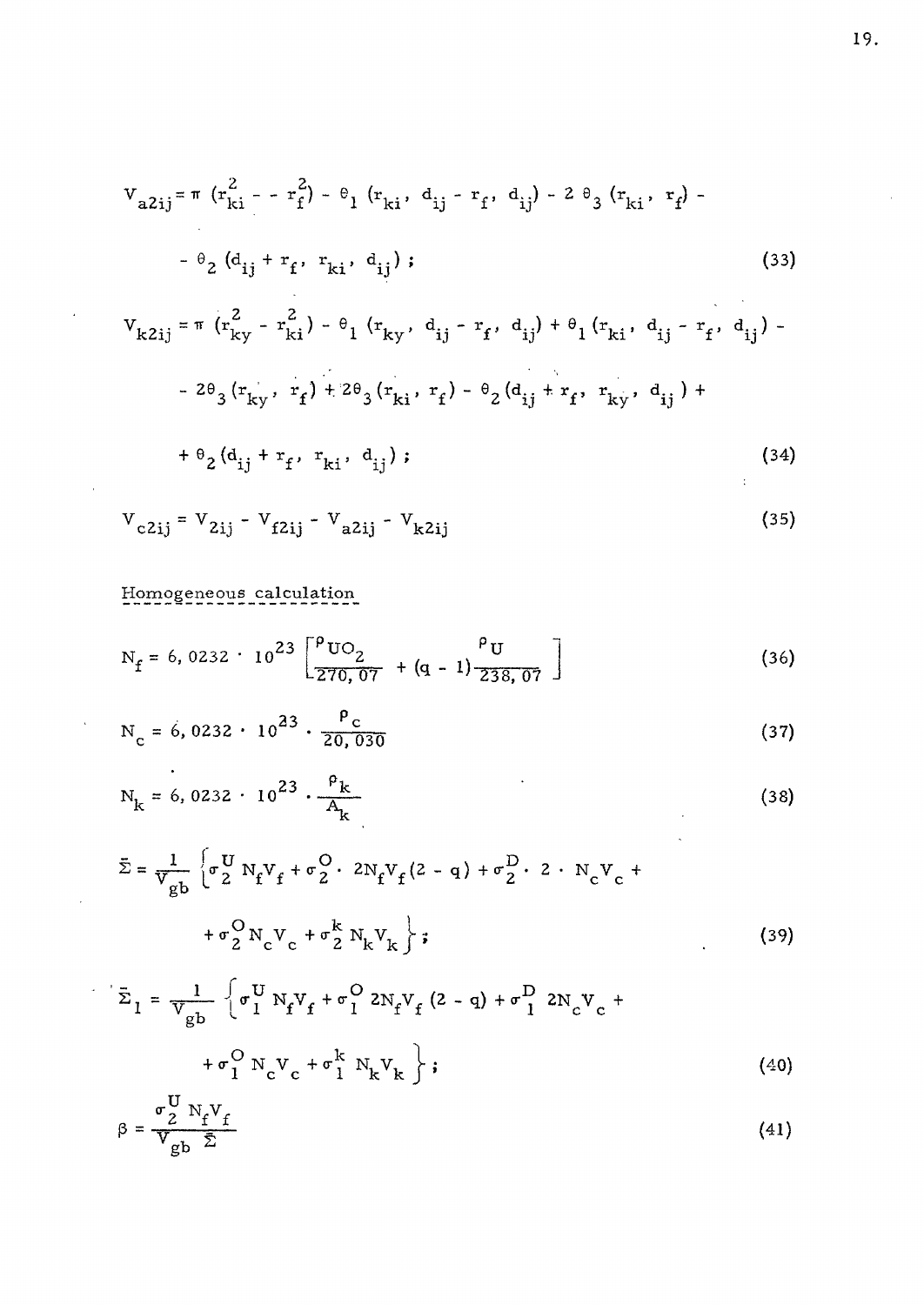$$
\beta_1 = \frac{\sigma_1^{\mathrm{U}} N_{\mathrm{f}} V_{\mathrm{f}}}{V_{\mathrm{g}} b} \bar{\Sigma}_1
$$
 (42)

$$
\beta' = \frac{\sigma_{22}^O 2N_f V_f (2-q) + \sigma_{22}^D \cdot 2N_c V_c + \sigma_{22}^O N_c V_c + \sigma_{22}^k N_k V_k}{\sigma_2^U N_f V_f}
$$
(43)

$$
\beta'_{1} = \frac{\sigma_{11}^{O} 2N_{f}V_{f} (2-q) + \sigma_{11}^{D} 2N_{c}V_{c} + \sigma_{11}^{O} N_{c}V_{c} + \sigma_{11}^{k} N_{k}V_{k}}{\sigma_{2}^{U} N_{f}V_{f}}
$$
(44)

$$
\beta^{\prime\prime} = \frac{\sigma_{21}^{\text{O}} \, 2N_f V_f \, (2-q) + \sigma_{21}^{\text{D}} \, 2N_c V_c + \sigma_{21}^{\text{O}} \, N_c V_c + \sigma_{21}^{\text{k}} \, N_k V_k}{\sigma_2^{\text{U}} \, N_f V_f}
$$
(45)

$$
\underline{P} = P (\bar{\Sigma}_a) \tag{46}
$$

$$
\underline{\mathbf{P}}_1 = \mathbf{P} \left( \bar{\Sigma}_1 \mathbf{a} \right) \tag{47}
$$

$$
f = \frac{\sigma \frac{U}{2f}}{\sigma \frac{U}{2}}
$$
 (48)

$$
e = \frac{\sigma_{22}^{U}}{\sigma_2^{U}}
$$
 (49)

$$
i_{21} = \frac{\sigma_{21}^{U}}{\sigma_2^{U}}
$$
 (50)

$$
c = \frac{\sigma_{2c}^{U}}{\sigma_{2}^{U}}
$$
 (51)

$$
e_1 = \frac{\sigma_{11}^U}{\sigma_1^U}
$$
 (52)

$$
i_1 = \frac{\sigma_1^U}{\sigma_1^U} \tag{53}
$$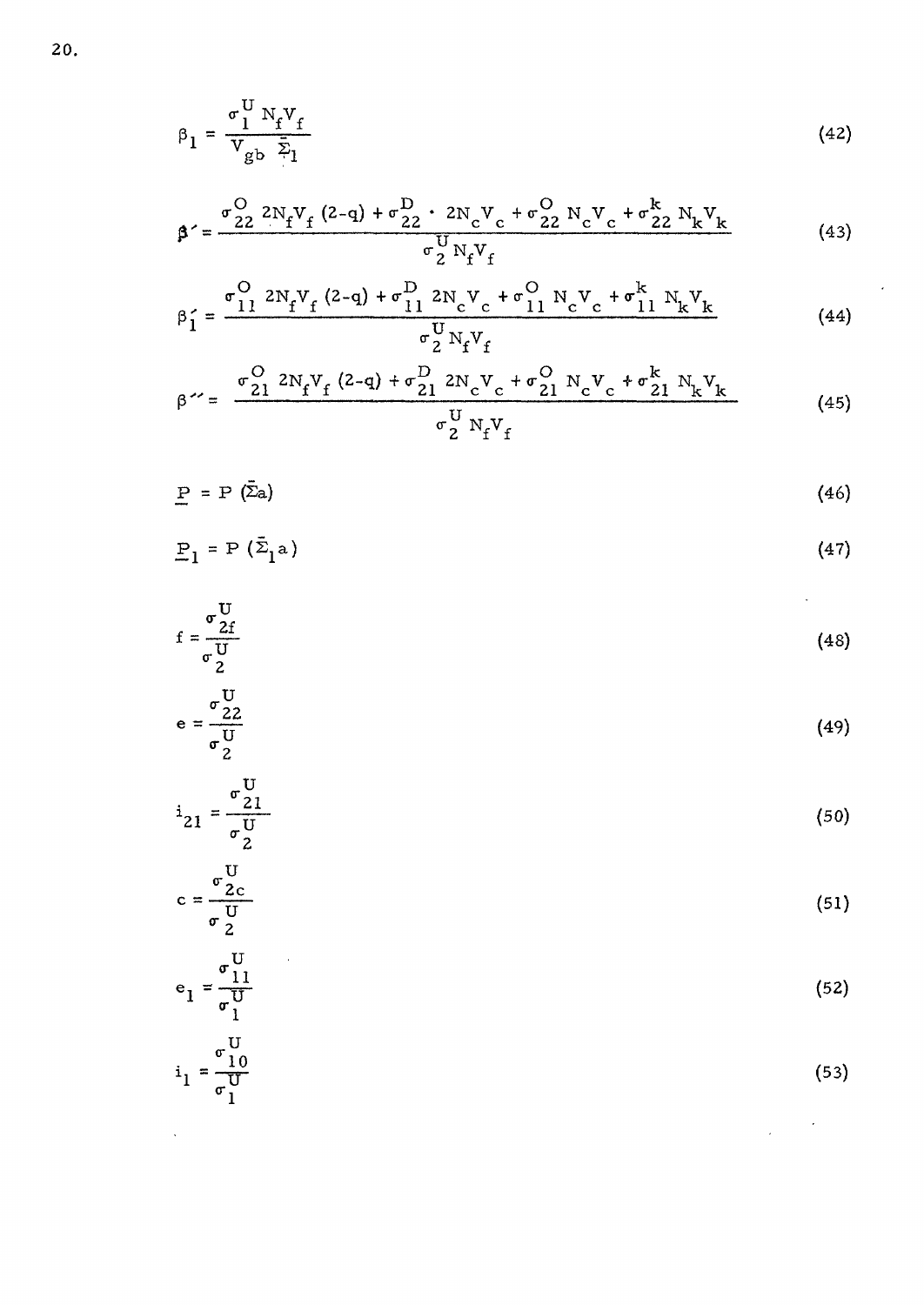$$
\gamma_{\text{hom}} = \frac{c_1 \beta_1 P_1}{1 - (e_1 + \beta_1') \beta_1 P_1}
$$
 (55)

 $\mathcal{L}(\mathcal{L}^{\text{max}}_{\mathcal{L}})$  and  $\mathcal{L}^{\text{max}}_{\mathcal{L}}$  and  $\mathcal{L}^{\text{max}}_{\mathcal{L}}$ 

$$
\epsilon_{\text{hom}} = 1 + \frac{\omega \left[ \left( v' - 1 \right) f - c \right] \beta P - \gamma_{\text{hom}} \left[ \omega_1 - \left( e \omega_1 - \omega_2 \right) + \beta' \omega_1 - \omega_2'' \right] \beta P}{1 - \left[ e + \omega v' f + \beta' \right] \beta P}
$$
\n(56)

$$
R_{\text{hom}} = \frac{\omega \nu \beta P f}{1 - \left[ e + \omega \nu' f + \beta' \right] \beta P}
$$
 (57)

## Heterogeneous calculation

 $\mathcal{L}^{\text{max}}_{\text{max}}$ 

$$
a_0 = r_f \tag{58}
$$

$$
a_{1ij} = d_{ij} - a_0 \tag{59}
$$

$$
a_{2ij} = d_{ij} + a_0 \tag{60}
$$

$$
\Sigma_{f} = (\sigma_{2}^{U} + 2 (2-q) \sigma_{2}^{O}) N_{f}
$$
 (61)

$$
\Sigma_{\rm c} = (2 \sigma_{\rm 2}^{\rm D} + \sigma_{\rm 2}^{\rm O}) N_{\rm c} \tag{62}
$$

$$
\Sigma_{\mathbf{k}} = \sigma_{\mathbf{2}}^{\mathbf{k}} \cdot \mathbf{N}_{\mathbf{k}} \tag{63}
$$

$$
\Sigma_{(0)} = \Sigma_f \tag{64}
$$

$$
\Sigma_{(1)ij} = \frac{\sum_{f} V_{f1ij} + \sum_{c} V_{c1ij} + \sum_{k} V_{k1ij}}{V_{1ij}} \t{65}
$$

$$
\Sigma_{(2)ij} = \frac{\sum_{f} V_{f2ij} + \sum_{m} V_{m2ij} + \sum_{k} V_{k2ij}}{V_{2ij}} \tag{66}
$$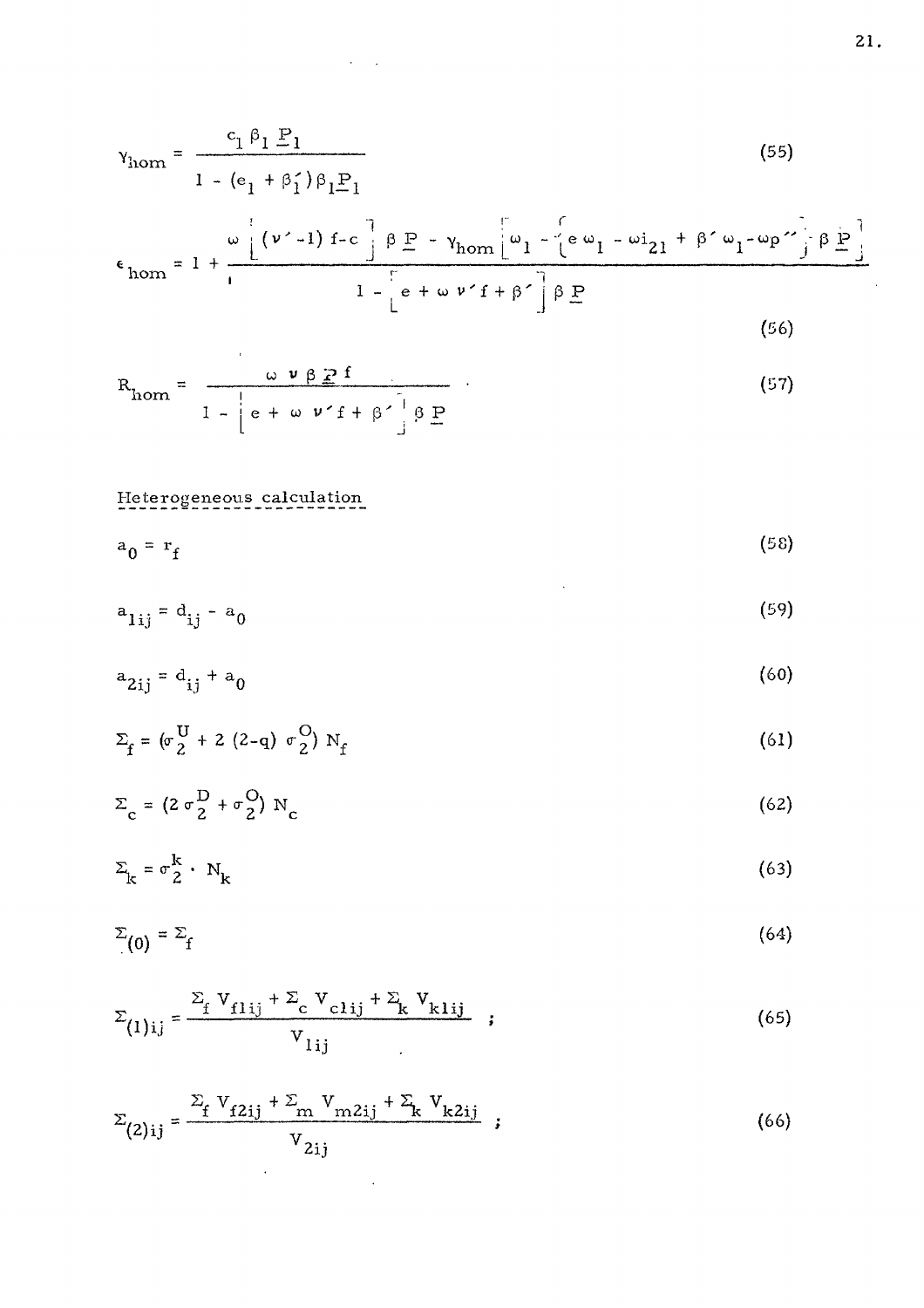$$
\Sigma_{\mathbf{U}} = \sigma_2^{\mathbf{U}} \mathbf{N}_{\mathbf{f}} \tag{67}
$$

$$
P_0 = P (E_{(0)} a_0) \cdot \frac{E_{U}}{E_{(0)}}
$$
 (68)

$$
\alpha = \frac{a_0}{a_2} \tag{69}
$$

$$
\beta = \frac{a_0}{a_1} \tag{70}
$$

$$
\xi_{ij} = a_2 \Sigma_{(2)ij} \tag{71}
$$

$$
\eta_{ij} = a_0 \Sigma_{(0)}
$$
 (72)

$$
\zeta_{ij} = a_1 \Sigma_{(1)ij} \tag{73}
$$

$$
W_{ij} = \frac{2 \alpha}{\xi_{ij} \eta_{ij} \pi (1 - \alpha^2)} \cdot \int_{0}^{\infty} d\varphi \cos \varphi \int_{0}^{\infty} d\theta \sin^2 \theta
$$
  
\n
$$
\cdot \exp \left\{ -\frac{\zeta_{ij}}{\sin \theta} \left( \sqrt{1 - \beta^2 \sin^2 \varphi} - \beta \cos \varphi \right) \right\} \cdot
$$
  
\n
$$
\cdot \left[ 1 + \exp \left\{ -\frac{1}{\sin \theta} \left( 2 \eta_{ij} \cos \varphi + \xi_{ij} \left[ \sqrt{1 - \alpha^2 \sin^2 \varphi} - \alpha \cos \varphi \right] \right) \right\} \right\} - \exp \left( -2 \eta_{ij} \frac{\cos \varphi}{\sin \varphi} \right) - \exp \left( -\frac{\xi_{ij}}{\sin \varphi} \left[ \sqrt{1 - \alpha^2 \sin^2 \varphi} - \alpha \cos \varphi \right] \right) \right]; (74)
$$

$$
P_{ij} = a_0 \sum_{ij} W_{ij}
$$
 (75)

 $\label{eq:2.1} \frac{1}{\sqrt{2}}\left(\frac{1}{\sqrt{2}}\right)^{2} \frac{1}{\sqrt{2}}\left(\frac{1}{\sqrt{2}}\right)^{2} \frac{1}{\sqrt{2}}\left(\frac{1}{\sqrt{2}}\right)^{2} \frac{1}{\sqrt{2}}\left(\frac{1}{\sqrt{2}}\right)^{2} \frac{1}{\sqrt{2}}\left(\frac{1}{\sqrt{2}}\right)^{2} \frac{1}{\sqrt{2}}\left(\frac{1}{\sqrt{2}}\right)^{2} \frac{1}{\sqrt{2}}\left(\frac{1}{\sqrt{2}}\right)^{2} \frac{1}{\sqrt{2}}\left(\frac{$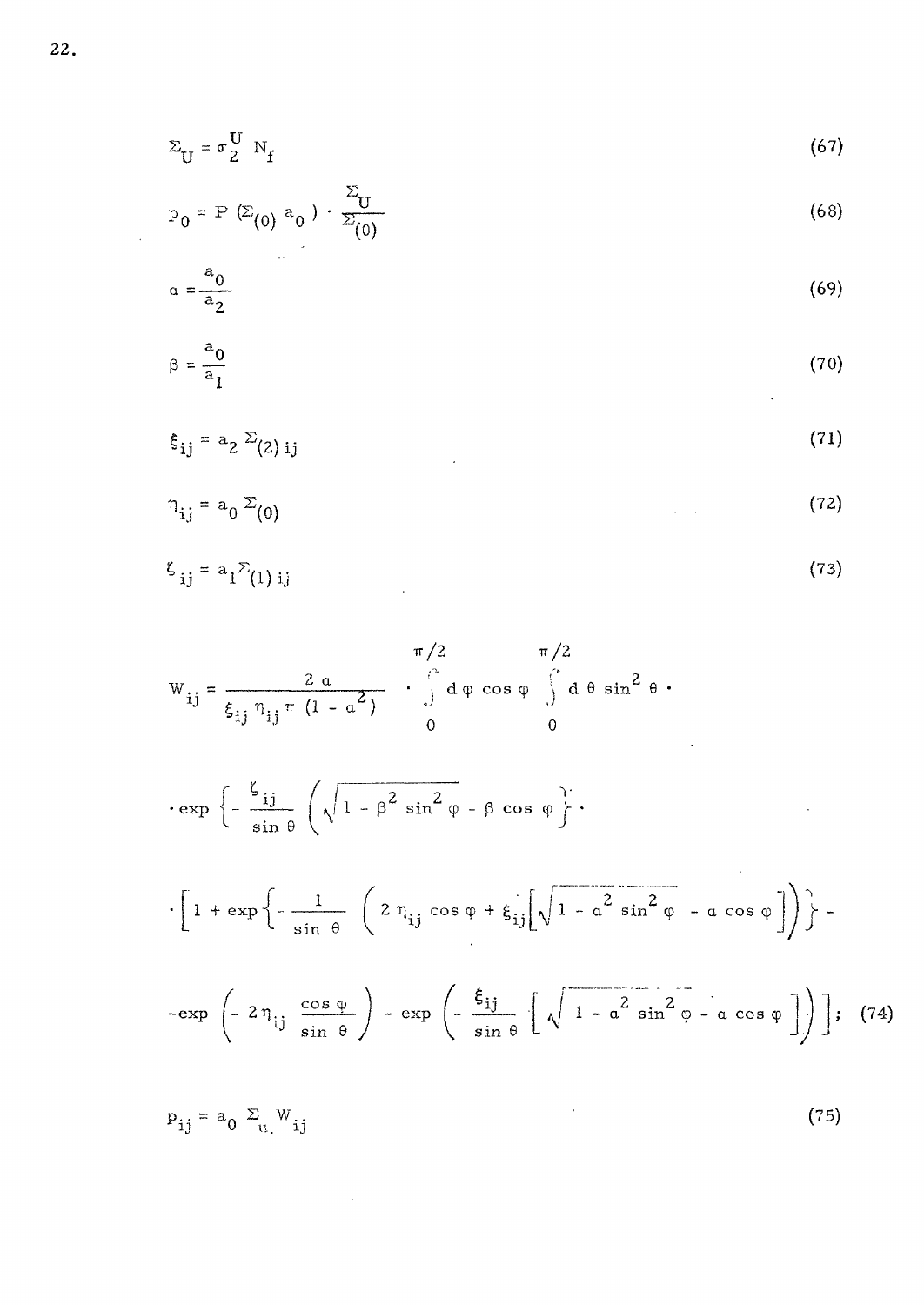$$
r_{i} = \sqrt{x_{i}^{2} + y_{i}^{2}}
$$
 (76)

$$
\phi_{i} = 1 + \frac{2}{a^{2}} \frac{(F-1)}{(2-F)} \quad r_{i}^{2} ; \qquad (77)
$$

$$
\mathfrak{F} = \frac{1}{N} \sum_{i=1}^{N} \Phi_i
$$
 (78)

$$
p = p_0 + \frac{1}{N \frac{\pi}{9}} \sum_{q=1}^{k} a_q \phi_i \sum_{r=1}^{l} b_{qr} p_{i_q j_r}
$$
 (79)

$$
p_1 = \beta_1 \underline{P}_1 + p - \beta \underline{P}
$$
 (80)

$$
p_1^* = p_1 + \frac{p_1 P_1 \beta_1}{1 - P_1 \beta_1 \beta_1'} \tag{81}
$$

$$
p'_{1} = \frac{(P_{1} - P_{1}) \beta_{1} \beta_{1}'}{1 - \beta_{1}}
$$
 (82)

$$
\gamma^* = \frac{c_1 p_1^*}{1 - e_1 p_1^*}
$$
 (83)

$$
p' = \frac{(p - p) \beta \beta'}{1 - \beta}
$$
 (84)

$$
p^* = p + \frac{p' P \beta}{1 - P p}.
$$
 (85)

$$
\epsilon_{\text{het}} = 1 + \frac{\omega \left[ (\nu' - 1) f - c \right] p^* - \gamma^* \left[ \omega_1 - \left\{ e \omega_1 - i_{21} \omega \right\} p^* + \omega \frac{\beta^*}{\beta^*} \frac{p^*}{1 - \beta \beta^* P} \right]}{1 - (e + \omega \nu^* f) p^*}
$$
(86)

$$
R_{het} = \frac{\omega \nu p * f}{1 - \left[ e + \omega \nu' f \right] p^*}
$$
 (87)

 $\mathcal{L}^{\text{max}}_{\text{max}}$ 

 $\hat{\mathcal{E}}$ 

 $\bar{\beta}$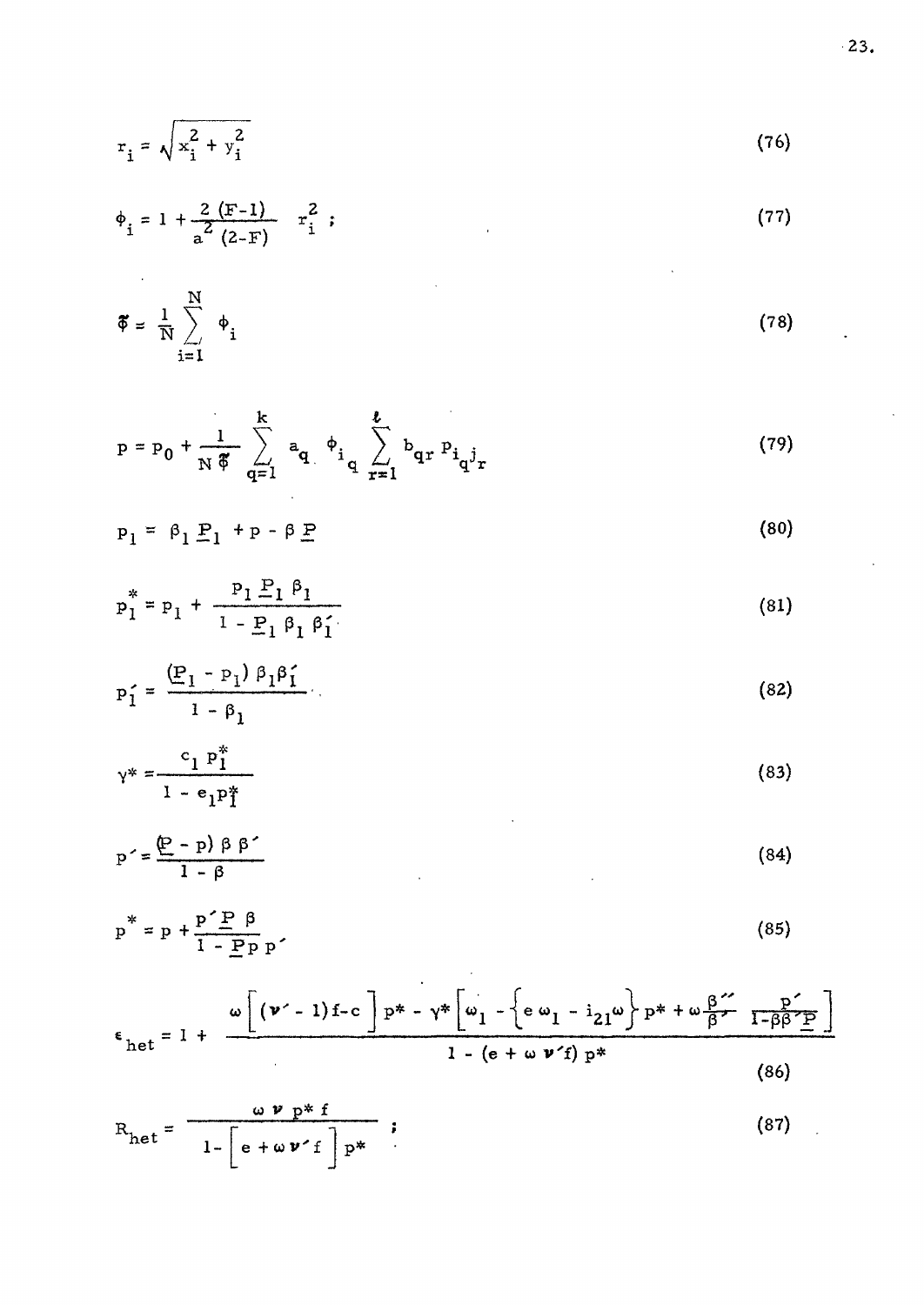### Output

The output will appear as follows.

| INPUTDATA                    | ${}^{\alpha}\mathbf{k}$   | $\mathfrak{a}_{\rm f}$    | $\alpha$                         |                                     |
|------------------------------|---------------------------|---------------------------|----------------------------------|-------------------------------------|
| $\rho\frac{20}{U\text{O}_2}$ | $\rho_k^{20}$             | $\mathsf{P}_\mathbf{u}$   | $\mathbf{P}_{\mathbf{C}}$        | $\mathbf{A}_{\mathbf{k}}$           |
| $r_f^{20}$                   | $r_{\rm ki}^{20}$         | $r_{ky}^{20}$             | $t_{\rm f}$                      | $\mathfrak{t}_{\mathbf{k}}$         |
| $\rm ^t_c$                   | $\overline{\mathrm{F}}$   | N                         | $\bf M$                          | $\overline{\mathbf{q}}$             |
| <b>RESULTS</b>               | Ŷ,                        |                           |                                  |                                     |
| $P_{UO_2}$ .                 | $\mathbf{P}_{\mathbf{K}}$ | $r_f$                     | $\mathbf{r}_{\rm ki}$            | $\mathbf{r}_{\mathbf{k}\mathbf{y}}$ |
| $\mathbf{v}_{\textrm{gb}}$   | $\mathbf{v}_{\mathrm{f}}$ | $\mathbf{v}_{\mathbf{k}}$ | $\mathbf{v}_{\mathbf{c}}$        |                                     |
| $\rm N_{f}$                  | $\rm N_c$                 | $\rm N_k$                 | $\beta$ $\underline{\mathbf{P}}$ |                                     |
| $^\epsilon$ hom              | $\rm ^R_{hom}$            |                           |                                  |                                     |
| $i =$                        | $j = 1$                   | $P_{ij}$                  |                                  |                                     |
| $\overset{\epsilon}{ }$ het  | $\mathbf{R}_{\text{het}}$ |                           |                                  |                                     |

 $\mathcal{A}$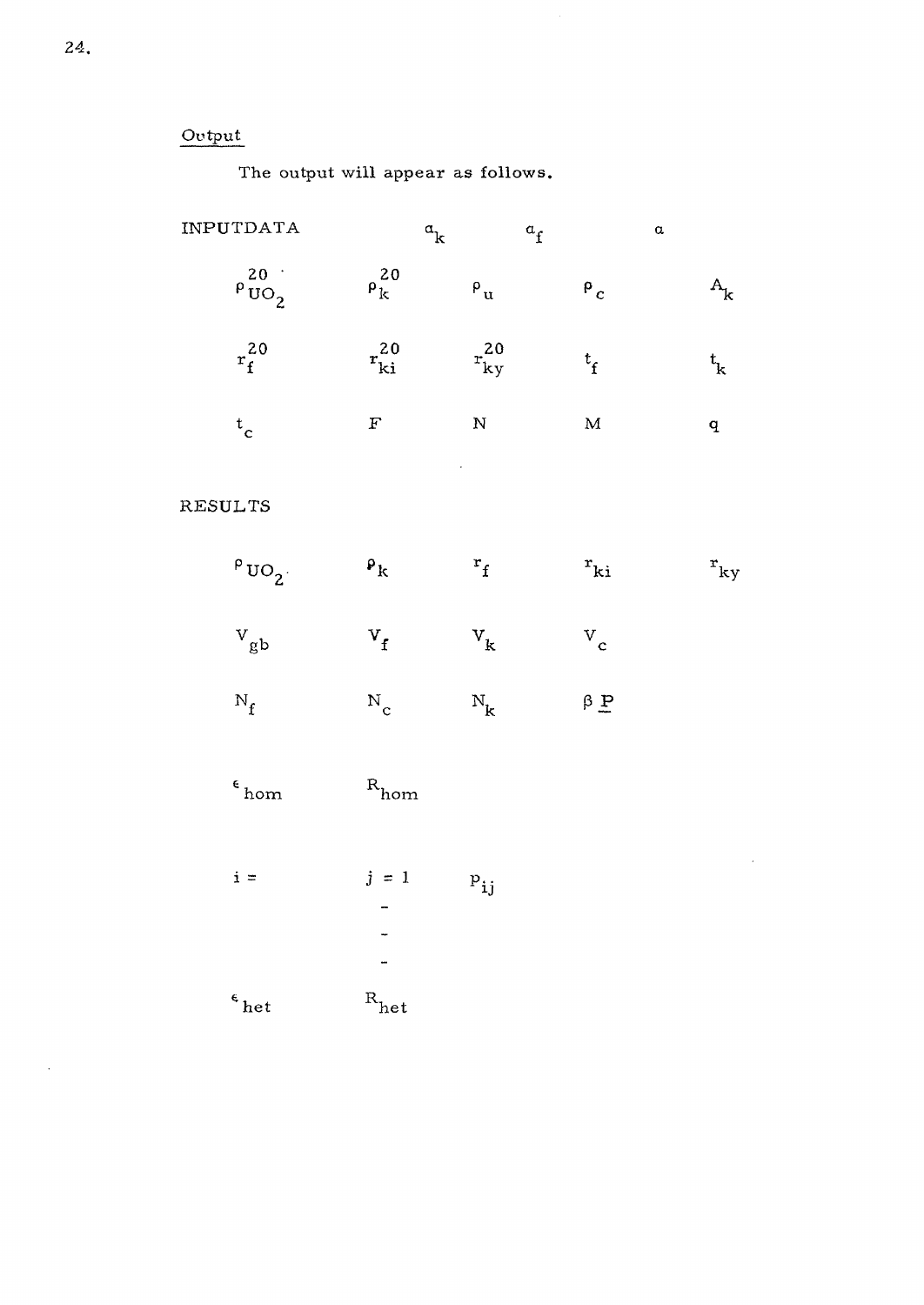#### 5. References.

- 1. NAUDET R Calcul du facteur de fission rapide SPM No 401 (1958)
- 2. GIRARD Y et. al. Natural Uranium - Heavy Water Lattices P/336, Geneva Conf. L958
- 3. CARLVIK I and PERSHAGEN B The fast fission effect in a cylindrical fuel element AE-21 (1959)
- 4. ANDERSSON G Formulae for the Calculation of Physical Properties of Heavy-Water-Mode rated Reactors with Cylindrical Lattice Cells and Uniform Burn-up, AB. Atomenergi, RFR-47

 $\ddot{\phantom{1}}$ 

5. ALMGREN B On the calculation of the fast fission factor AB. Atomenergi, RFR-70 (1960)

**25,**

AJ/EL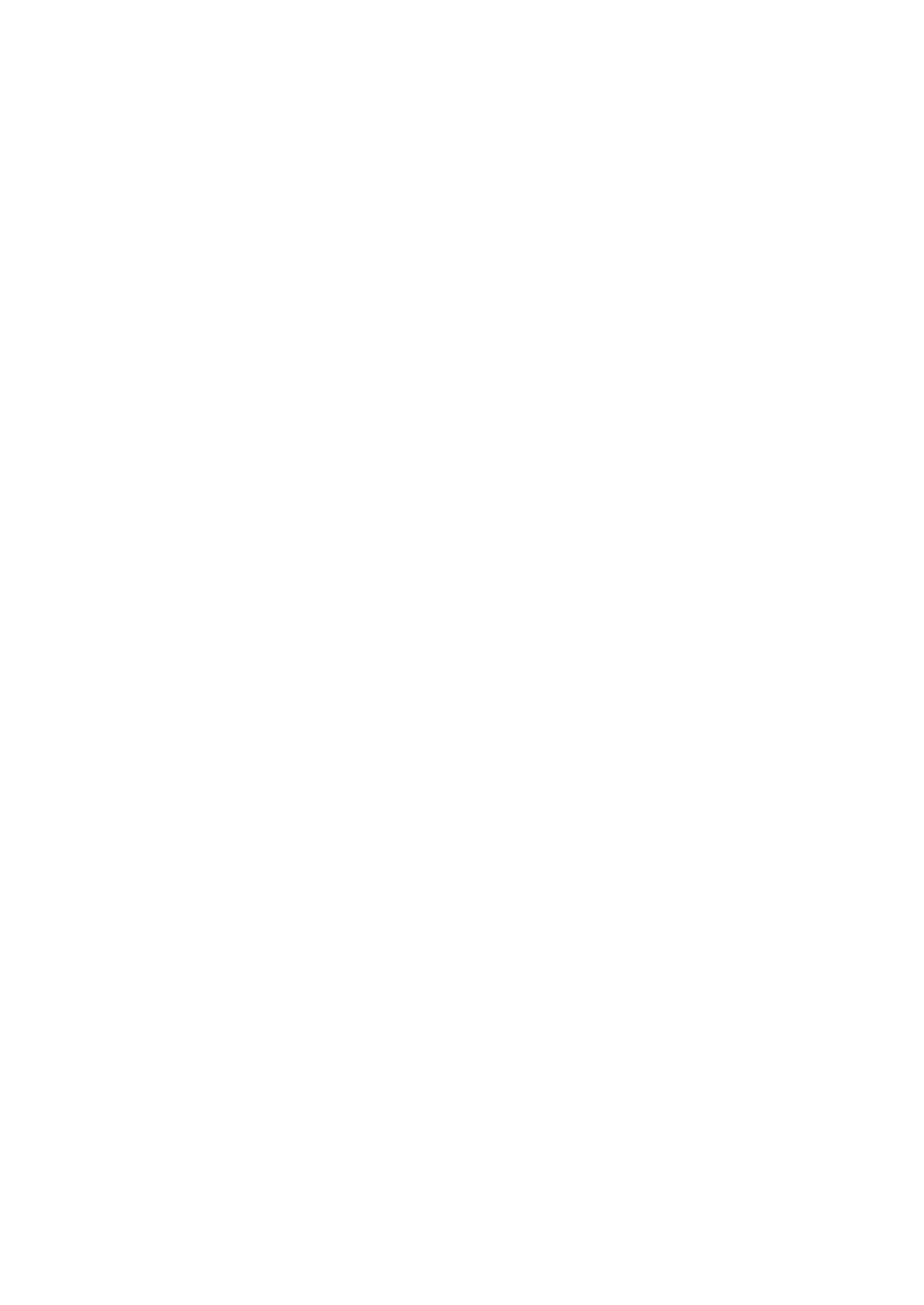